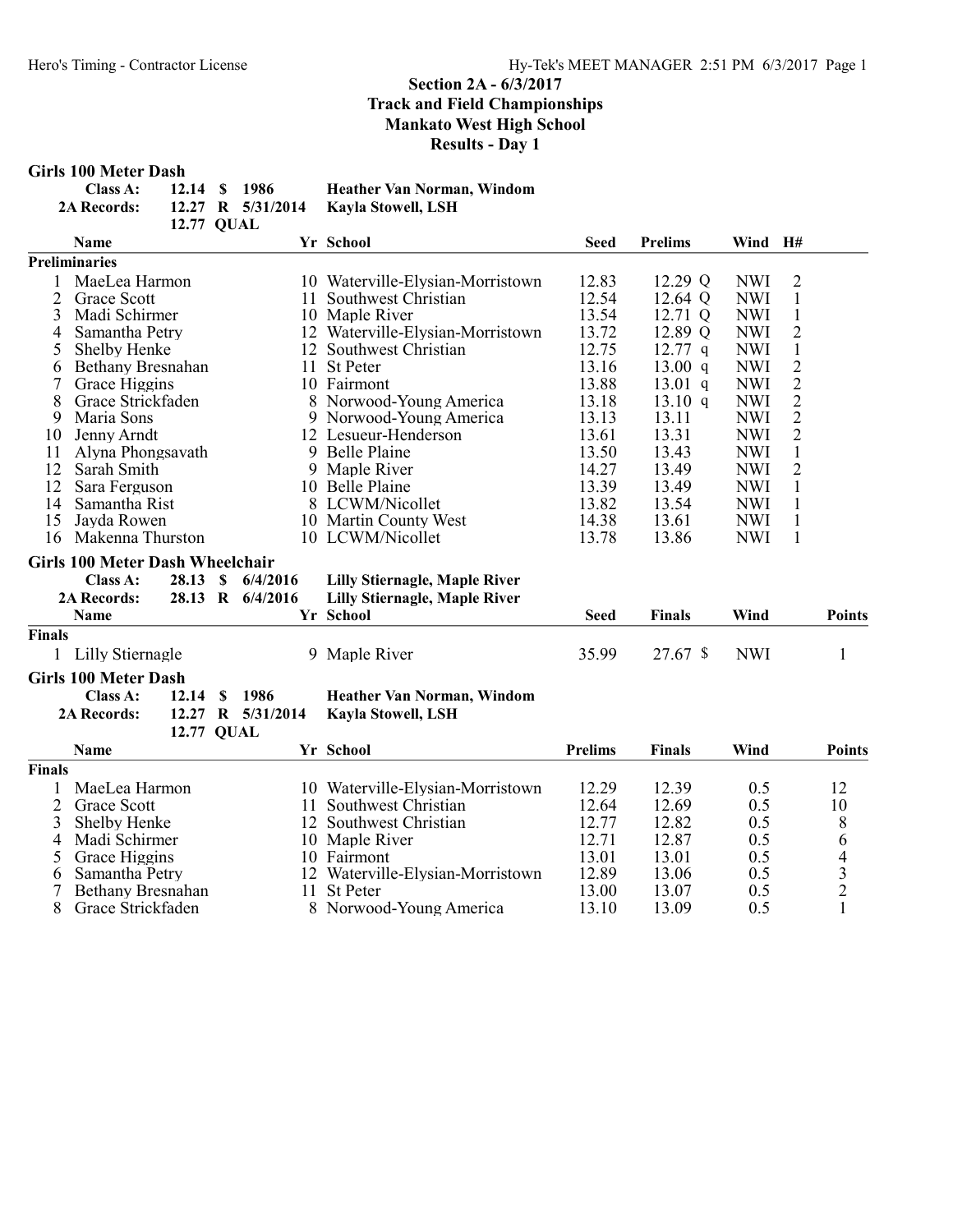#### Girls 200 Meter Dash

| Class A:           | 24.58 \$ 1987 |                  | <b>Heather Van Norman, Windom</b> |
|--------------------|---------------|------------------|-----------------------------------|
| <b>2A Records:</b> |               | 25.63 R 6/4/2016 | Lily Anderson, Waterville-E       |
|                    | 26.05 OUAL    |                  |                                   |

|                | <b>Name</b>                                           |   |                   |                         | Yr School                                    | <b>Seed</b>    | <b>Prelims</b> | Wind H#                  |                                  |                          |
|----------------|-------------------------------------------------------|---|-------------------|-------------------------|----------------------------------------------|----------------|----------------|--------------------------|----------------------------------|--------------------------|
|                | <b>Preliminaries</b>                                  |   |                   |                         |                                              |                |                |                          |                                  |                          |
| 1              | MaeLea Harmon                                         |   |                   |                         | 10 Waterville-Elysian-Morristown             | 27.10          | 25.80 Q        | <b>NWI</b>               | $\overline{2}$                   |                          |
| $\overline{2}$ | Emily Willenbring                                     |   |                   | 12 Holy Family Catholic | 26.14                                        | 26.26 Q        | <b>NWI</b>     | $\mathbf{1}$             |                                  |                          |
| 3              | Shelby Henke                                          |   |                   |                         | 12 Southwest Christian                       | 26.82          | 26.30 Q        | <b>NWI</b>               | $\overline{2}$                   |                          |
| 4              | <b>Grace Scott</b>                                    |   |                   | 11                      | Southwest Christian                          | 26.10          | 26.58 Q        | <b>NWI</b>               | $\mathbf{1}$                     |                          |
| 5              | Shylo Hilbert                                         |   |                   |                         | 11 Minnesota Valley Lutheran                 | 26.94          | 26.30 q        | <b>NWI</b>               | $\overline{2}$                   |                          |
| 6              | Emily Graupmann                                       |   |                   |                         | 10 Glencoe-Silver Lake                       | 27.28          | $26.55$ q      | <b>NWI</b>               | $\overline{2}$                   |                          |
| 7              | Madi Schirmer                                         |   |                   |                         | 10 Maple River                               | 27.18          | $26.71$ q      | <b>NWI</b>               | 1                                |                          |
| 8              | Samantha Walter                                       |   |                   |                         | 12 Sleepy Eye Unified                        | 28.09          | $27.02$ q      | <b>NWI</b>               | $\mathbf{1}$                     |                          |
| 9              | Lexi Fosburgh                                         |   |                   |                         | 9 Minnesota Valley Lutheran                  | 27.90          | 27.40          | <b>NWI</b>               | $\overline{2}$                   |                          |
| 10             | <b>Audrey Parrot</b>                                  |   |                   |                         | 8 Sibley East                                | 27.63          | 27.56          | <b>NWI</b>               | $\mathbf{1}$                     |                          |
| 11             | Jenifer Woods                                         |   |                   |                         | 11 GFW                                       | 27.73          | 27.68          | <b>NWI</b>               | $\overline{2}$                   |                          |
| 12             | Makenna Thurston                                      |   |                   |                         | 10 LCWM/Nicollet                             | 27.55          | 27.75          | <b>NWI</b>               | $\mathbf{1}$                     |                          |
| 13             | Samantha Rist                                         |   |                   |                         | 8 LCWM/Nicollet                              | 28.56<br>28.72 | 28.11          | <b>NWI</b>               | $\mathbf{1}$                     |                          |
| 14<br>15       | Marnie Wagner                                         |   |                   |                         | 12 New Richland-Hartland EllenD<br>9 Madelia | 28.58          | 28.24<br>28.31 | <b>NWI</b><br><b>NWI</b> | $\overline{2}$<br>$\overline{2}$ |                          |
| 16             | Lilly Maul<br>Sarah Smith                             |   |                   |                         |                                              | 28.83          | 28.47          | <b>NWI</b>               | $\mathbf{1}$                     |                          |
|                |                                                       |   |                   |                         | 9 Maple River                                |                |                |                          |                                  |                          |
|                | <b>Girls 200 Meter Dash Wheelchair</b><br><b>Name</b> |   |                   |                         | Yr School                                    | <b>Seed</b>    | <b>Finals</b>  | Wind                     |                                  | <b>Points</b>            |
| Finals         |                                                       |   |                   |                         |                                              |                |                |                          |                                  |                          |
|                | 1 Lilly Stiernagle                                    |   |                   |                         | 9 Maple River                                | 1:03.74        | 58.77          | <b>NWI</b>               |                                  | $\mathbf{1}$             |
|                | <b>Girls 200 Meter Dash</b>                           |   |                   |                         |                                              |                |                |                          |                                  |                          |
|                | Class A:<br>24.58                                     | S | 1987              |                         | Heather Van Norman, Windom                   |                |                |                          |                                  |                          |
|                | <b>2A Records:</b>                                    |   | 25.63 R 6/4/2016  |                         | Lily Anderson, Waterville-E                  |                |                |                          |                                  |                          |
|                | 26.05 QUAL                                            |   |                   |                         |                                              |                |                |                          |                                  |                          |
|                | <b>Name</b>                                           |   |                   |                         | Yr School                                    | <b>Prelims</b> | Finals         | Wind                     |                                  | <b>Points</b>            |
| Finals         |                                                       |   |                   |                         |                                              |                |                |                          |                                  |                          |
| 1              | Emily Willenbring                                     |   |                   |                         | 12 Holy Family Catholic                      | 26.26          | 26.00          | $-2.3$                   |                                  | 12                       |
| $\overline{2}$ | MaeLea Harmon                                         |   |                   |                         | 10 Waterville-Elysian-Morristown             | 25.80          | 26.01          | $-2.3$                   |                                  | 10                       |
| 3              | <b>Grace Scott</b>                                    |   |                   |                         | 11 Southwest Christian                       | 26.58          | 26.24          | $-2.3$                   |                                  | 8                        |
| 4              | Shelby Henke                                          |   |                   |                         | 12 Southwest Christian                       | 26.30          | 26.72          | $-2.3$                   |                                  | 6                        |
| 5              | Madi Schirmer                                         |   |                   |                         | 10 Maple River                               | 26.71          | 26.91          | $-2.3$                   |                                  | $\overline{\mathcal{L}}$ |
| 6              | Emily Graupmann                                       |   |                   |                         | 10 Glencoe-Silver Lake                       | 26.55          | 26.97          | $-2.3$                   |                                  | $\frac{3}{2}$            |
| 7              | Shylo Hilbert                                         |   |                   |                         | 11 Minnesota Valley Lutheran                 | 26.30          | 27.31          | $-2.3$                   |                                  |                          |
| 8              | Samantha Walter                                       |   |                   |                         | 12 Sleepy Eye Unified                        | 27.02          | 27.33          | $-2.3$                   |                                  | $\mathbf{1}$             |
|                | <b>Girls 400 Meter Dash</b>                           |   |                   |                         |                                              |                |                |                          |                                  |                          |
|                | Class A:<br>56.19 \$                                  |   | 2001              |                         | <b>Anne Hillier, The Blake School</b>        |                |                |                          |                                  |                          |
|                | 2A Records:                                           |   | 57.51 R 5/30/2015 |                         | Jenna Gatz, Belle Plaine                     |                |                |                          |                                  |                          |
|                | <b>58.68 QUAL</b>                                     |   |                   |                         |                                              |                |                |                          |                                  |                          |
|                | Name                                                  |   |                   |                         | Yr School                                    | <b>Seed</b>    | <b>Finals</b>  |                          | H#                               | <b>Points</b>            |
| Finals         |                                                       |   |                   |                         |                                              |                |                |                          |                                  |                          |
|                | Lizzy Schmidt                                         |   |                   |                         | 8 Belle Plaine                               | 1:00.56        | 58.16          | <b>QUAL</b>              | $\overline{2}$                   | 12                       |
| $\overline{2}$ | Jenna Pavich                                          |   |                   |                         | 12 Fairmont                                  | 1:01.27        | 58.67          | <b>QUAL</b>              | $\overline{2}$                   | 10                       |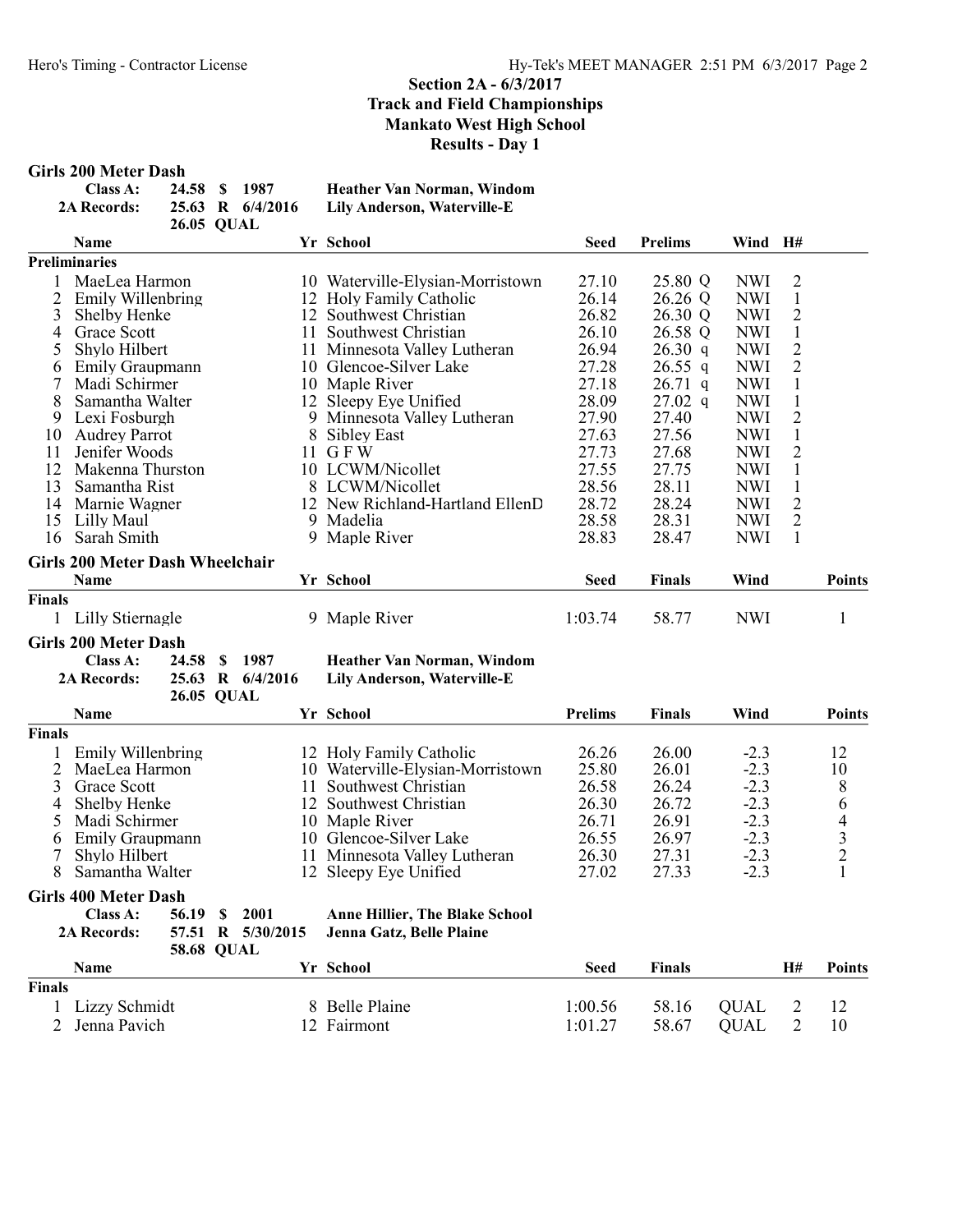# Finals ... (Girls 400 Meter Dash)

|    | <b>Name</b>            | Yr School                        | <b>Seed</b> | <b>Finals</b> | H# | <b>Points</b> |
|----|------------------------|----------------------------------|-------------|---------------|----|---------------|
| 3  | Jenny Lax              | 12 Sleepy Eye Unified            | 1:00.76     | 59.13         | 2  | 8             |
| 4  | Makenna Thurston       | 10 LCWM/Nicollet                 | 1:01.48     | 1:00.82       |    | 6             |
|    | <b>Emily Graupmann</b> | 10 Glencoe-Silver Lake           | 1:02.42     | 1:01.29       | 2  | 4             |
| h. | Caitlin Salfer         | 10 St Peter                      | 1:03.74     | 1:01.61       |    | 3             |
|    | <b>Audrey Parrot</b>   | 8 Sibley East                    | 1:02.50     | 1:01.67       | ↑  | 2             |
| 8  | Hannah Johnson         | 10 Blue Earth Area               | 1:03.30     | 1:02.98       | 2  |               |
| 9  | Maria Sons             | 9 Norwood-Young America          | 1:03.79     | 1:03.22       |    |               |
| 10 | Brooke Hunwardsen      | 11 Fairmont                      | 1:04.50     | 1:03.44       |    |               |
|    | Ruth Rider             | 11 Minnesota Valley Lutheran     | 1:03.90     | 1:04.23       |    |               |
| 12 | Lauren Groothausen     | 10 Jordan                        | 1:05.24     | 1:06.20       |    |               |
| 13 | Lizzie Cooling         | 11 Madelia                       | 1:04.53     | 1:07.52       |    |               |
| 14 | <b>Madison Timm</b>    | 12 Waterville-Elysian-Morristown | 1:06.88     | 1:09.40       |    |               |
| 15 | Lynnea Asp             | Waterville-Elysian-Morristown    | 1:06.62     | 1:09.41       |    |               |

# Girls 800 Meter Run

| Class A: $2:08.77$ \$ 1986            |              |  | Jeanr |
|---------------------------------------|--------------|--|-------|
| 2A Records: 2:17.84 R 6/2/2012 Krist: |              |  |       |
|                                       | 2:20.67 OUAL |  |       |

#### ne Kruckeberg, Blooming Prairie a Hassing, Blue Earth Area

|               | Name                                  |          | Yr School                    | <b>Seed</b><br><b>Finals</b> |               | <b>H#</b>      | <b>Points</b>  |
|---------------|---------------------------------------|----------|------------------------------|------------------------------|---------------|----------------|----------------|
| Finals        |                                       |          |                              |                              |               |                |                |
|               | Kendra Franck                         |          | 12 Holy Family Catholic      | 2:25.07                      | 2:24.62       | 2              | 12             |
|               | Maria Streed                          | 11       | Southwest Christian          | 2:27.01                      | 2:26.15       | 2              | 10             |
| 3             | Victoria Barkosky                     | 10       | Maple River                  | 2:32.19                      | 2:28.32       | $\overline{2}$ | 8              |
|               | Gabby Robinson                        |          | 11 Tri-City United           | 2:31.84                      | 2:30.03       |                | 6              |
| $\mathcal{D}$ | Lexie Chambers                        |          | 12 Jordan                    | 2:27.57                      | 2:31.48       | $\overline{2}$ | 4              |
| 6             | Malina Koepp                          |          | Belle Plaine                 | 2:29.93                      | 2:31.84       | $\overline{2}$ | 3              |
|               | <b>Emily Berger</b>                   |          | 9 Belle Plaine               | 2:29.36                      | 2:33.10       | $\overline{2}$ | $\overline{2}$ |
| 8             | Megan Beulke                          |          | 11 Holy Family Catholic      | 2:30.63                      | 2:34.54       | 1              | 1              |
| 9             | Olivia Flack                          |          | 10 LCWM/Nicollet             | 2:32.81                      | 2:34.61       | $\overline{2}$ |                |
| 10            | Abbie Theusch                         | 8        | United South Central         | 2:35.40                      | 2:34.94       |                |                |
| 11            | Grace Feder                           | 8        | G F W                        | 2:30.60                      | 2:35.39       | $\overline{2}$ |                |
| 12            | Macy Rennpferd                        | 11       | Maple River                  | 2:34.51                      | 2:35.50       |                |                |
| 13            | Tasia Jordan                          |          | 10 LCWM/Nicollet             | 2:33.83                      | 2:36.74       |                |                |
| 14            | Eaden Javens                          |          | 11 Loyola/Cleveland          | 2:37.26                      | 2:37.37       |                |                |
| 15            | <b>Trystan Servantez</b>              |          | 8 United South Central       | 2:33.34                      | 2:42.06       |                |                |
| 16            | Emily Beckmann                        |          | 11 LCWM/Nicollet             | 2:33.29                      | 2:43.70       |                |                |
|               | <b>Girls 800 Meter Run Wheelchair</b> |          |                              |                              |               |                |                |
|               | $2:34.99$ R<br><b>2A Records:</b>     | 6/4/2011 | Rose Hollerman, Waterville-E |                              |               |                |                |
|               | Name                                  |          | Yr School                    | Seed                         | <b>Finals</b> |                | <b>Points</b>  |
| <b>Finals</b> |                                       |          |                              |                              |               |                |                |
|               | Lilly Stiernagle                      |          | 9 Maple River                | 4:52.63                      | 4:30.21       |                |                |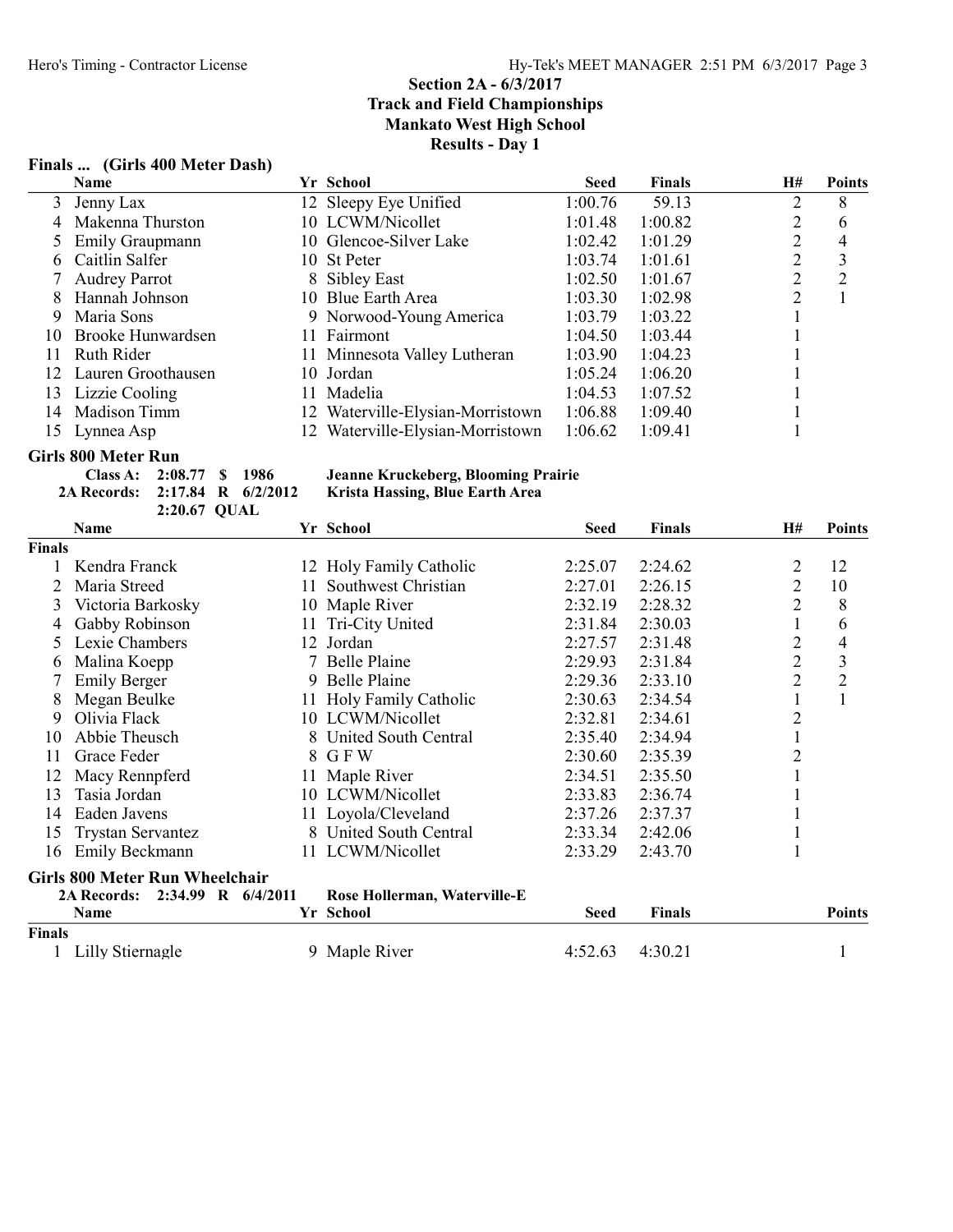### Girls 1600 Meter Run

| Class A: $4:48.79$ \$ 1986 |              |  | Jeanne Kruckeberg, Blooming Prairie                        |
|----------------------------|--------------|--|------------------------------------------------------------|
|                            |              |  | 2A Records: 5:06.02 R 5/31/2008 Dani Stack, Mankato Lovola |
|                            | 5:12.24 QUAL |  |                                                            |

|        | <b>Name</b>            |    | Yr School                   | <b>Seed</b> | <b>Finals</b> | <b>Points</b>  |
|--------|------------------------|----|-----------------------------|-------------|---------------|----------------|
| Finals |                        |    |                             |             |               |                |
|        | Lexie Chambers         |    | 12 Jordan                   | 5:28.34     | 5:20.39       | 12             |
|        | Madison More           |    | 8 St Peter                  | 5:30.60     | 5:22.44       | 10             |
| 3      | Abby Nelson            |    | 9 Minnesota Valley Lutheran | 5:31.22     | 5:24.14       | 8              |
| 4      | Grace Feder            |    | 8 GFW                       | 5:31.39     | 5:38.50       | 6              |
|        | Brianna Polesky        | 11 | Sleepy Eye Unified          | 5:38.60     | 5:40.98       | 4              |
| 6      | Sylvia Rodriguez       |    | 10 Madelia                  | 5:42.52     | 5:42.22       | 3              |
|        | McKenna Herrmann       |    | 9 Belle Plaine              | 5:31.11     | 5:43.68       | $\overline{2}$ |
| 8      | Sarah Krumholz         |    | 10 Fairmont                 | 5:52.18     | 5:45.89       |                |
| 9      | Judy Larson            |    | 11 Norwood-Young America    | 5:44.80     | 5:47.03       |                |
| 10     | Ryann Klammer          |    | 7 Maple River               | 5:41.37     | 5:47.95       |                |
| 11     | MacKinzee Miest        |    | 11 St. James Area           | 5:41.40     | 5:48.24       |                |
| 12     | <b>Allison Winter</b>  |    | 10 Southwest Christian      | 5:49.22     | 5:56.31       |                |
| 13     | <b>Taylor Doering</b>  |    | 12 Maple River              | 5:39.81     | 5:58.70       |                |
| 14     | Emily Beckmann         |    | 11 LCWM/Nicollet            | 5:42.59     | 6:02.33       |                |
| 15     | Abigail Ernst          |    | 12 Holy Family Catholic     | 5:49.80     | 6:06.42       |                |
| 16     | <b>Brittany Kelley</b> |    | 12 LCWM/Nicollet            | 5:49.17     | 6:23.20       |                |

# Girls 3200 Meter Run<br>Class A: 10:26.41 \$ 2006

2A Records:  $11:14.27$  R  $6/2/2012$ 11:27.55 QUAL

Bria Wetsch, Holy Family Catholic<br>Emily Mantor, United South

|               | Name                   |     | Yr School                      | <b>Seed</b> | <b>Finals</b> | <b>Points</b> |
|---------------|------------------------|-----|--------------------------------|-------------|---------------|---------------|
| <b>Finals</b> |                        |     |                                |             |               |               |
|               | Marissa Whitehead      |     | 8 Martin County West           | 11:29.15    | 12:06.22      | 12            |
|               | Iliana Ramon           | 11. | Fairmont                       | 11:57.16    | 12:11.15      | 10            |
| 3             | Cassie Stolt           |     | 10 Belle Plaine                | 12:21.32    | 12:18.25      | 8             |
|               | Laura Thompson         |     | 7 Fairmont                     | 12:07.97    | 12:21.12      | 6             |
|               | Victoria Flores        |     | 10 Lesueur-Henderson           | 12:10.29    | 12:26.48      | 4             |
| 6             | MacKinzee Miest        |     | 11 St. James Area              | 12:41.76    | 12:43.19      | 3             |
|               | Ellie Marschall        |     | 10 Holy Family Catholic        | 12:58.23    | 12:58.70      | 2             |
|               | Sylvia Rodriguez       |     | 10 Madelia                     | 12:57.76    | 13:10.08      |               |
| 9             | Emma Johnson           |     | 8 Janesville Waldorf-Pemberton | 12:51.00    | 13:20.89      |               |
| 10            | Sarah Karline          |     | 7 Jordan                       | 13:15.71    | 13:24.23      |               |
| 11            | Abigail Hagen          |     | 10 Sleepy Eye Unified          | 13:09.99    | 13:27.27      |               |
| 12            | <b>Arlett Rios</b>     |     | 8 Lesueur-Henderson            | 12:31.90    | 13:50.59      |               |
| 13            | <b>Brittany Kelley</b> |     | 12 LCWM/Nicollet               | 13:31.41    | 14:22.28      |               |
|               | 14 Kyra Lussier        |     | 9 Jordan                       | 13:53.36    | 14:58.81      |               |
| 15            | Majkya Metcalf         |     | 8 Glencoe-Silver Lake          | 14:43.06    | 15:24.14      |               |
|               | Isabelle Lind          |     | 9 St Peter                     | 12:39.91    | <b>DNF</b>    |               |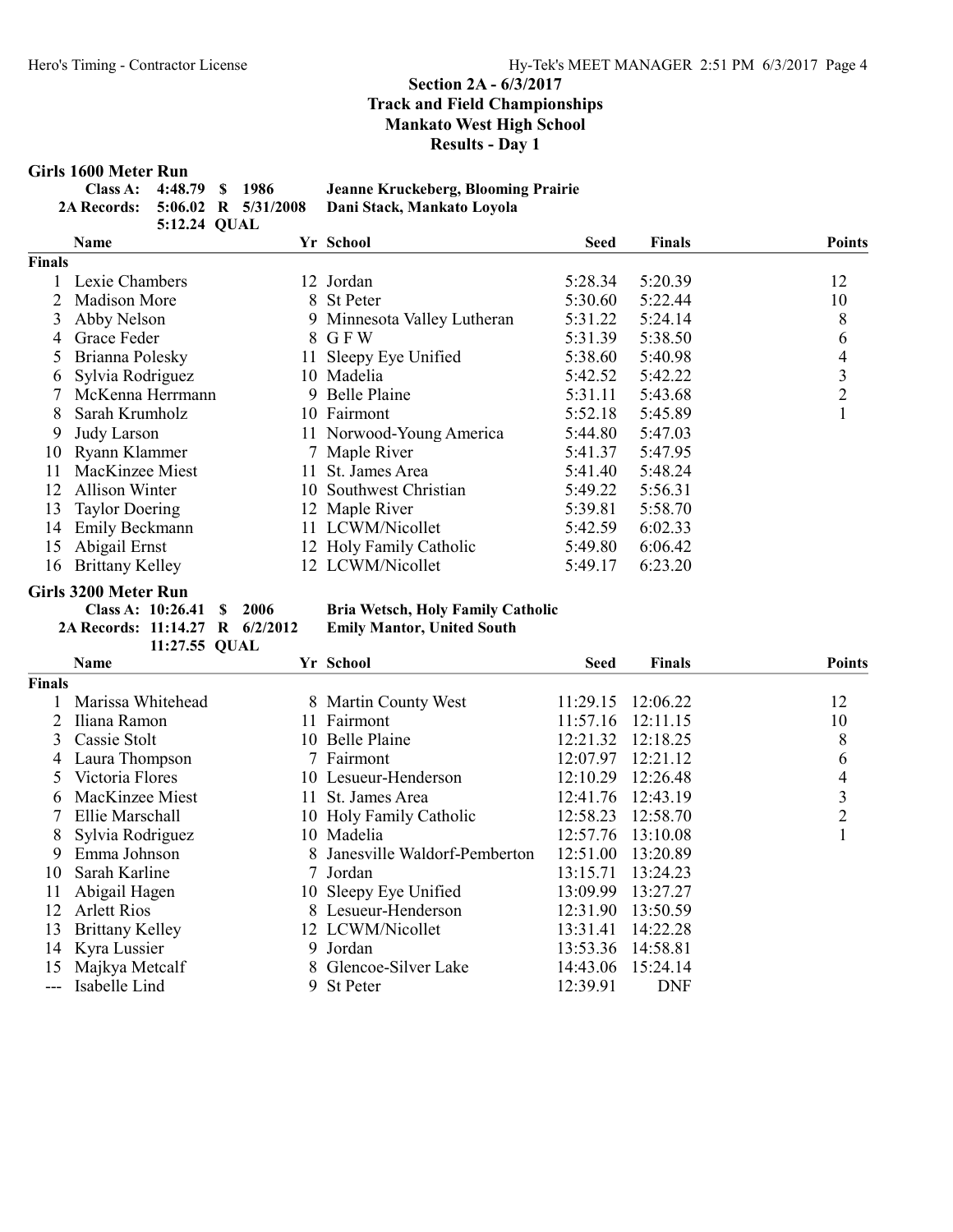#### Girls 100 Meter Hurdles

| Class A:           | 14.80 \$ 1996 |  |                    | Kara Hedin, Dassel-Cokato  |  |  |  |
|--------------------|---------------|--|--------------------|----------------------------|--|--|--|
| <b>2A Records:</b> |               |  | 15.11 R $6/4/2016$ | Selin Dikmen, Belle Plaine |  |  |  |
| 15.73 OUAL         |               |  |                    |                            |  |  |  |

|    | <b>Name</b>           |     | Yr School                    | <b>Seed</b> | <b>Prelims</b> | Wind H#    |                             |
|----|-----------------------|-----|------------------------------|-------------|----------------|------------|-----------------------------|
|    | Preliminaries         |     |                              |             |                |            |                             |
|    | Selin Dikmen          |     | 12 Belle Plaine              | 15.13       | R 14.82 Q      | <b>NWI</b> |                             |
|    | Jenna Kes             |     | 12 Jordan                    | 15.65       | 15.61 Q        | <b>NWI</b> | 2                           |
| 3  | Katie Schilling       |     | 12 St Peter                  | 15.20       | 15.37 Q        | NWI        |                             |
| 4  | Lizzy Subbert         |     | 11 Fairmont                  | 16.56       | 15.73 Q        | NWI        | 2                           |
|    | Jaylen Struck-Schmitz |     | 9 Belle Plaine               | 16.42       | 16.13 q        | NWI        | 2                           |
| 6  | Zoe Christensen       | 11. | Glencoe-Silver Lake          | 16.11       | $16.27$ q      | NWI        | 2                           |
|    | Lauren Dimler         |     | Janesville Waldorf-Pemberton | 17.24       | $16.57$ q      | <b>NWI</b> |                             |
| 8  | Mickalyn Frahm        | 11. | Glencoe-Silver Lake          | 16.65       | $16.82$ q      | <b>NWI</b> |                             |
| 9  | Melissa Hagedorn      | 11. | Blue Earth Area              | 17.26       | 16.85          | <b>NWI</b> | 2                           |
| 10 | Renae Wallace         |     | 12 Madelia                   | 17.54       | 16.89          | <b>NWI</b> |                             |
| 11 | Gabby Straub          |     | 10 Lesueur-Henderson         | 16.81       | 17.11          | <b>NWI</b> |                             |
| 12 | Hannah Marti          |     | 12 Sleepy Eye Unified        | 17.46       | 17.45          | <b>NWI</b> | 2                           |
| 13 | Sidney Blair          | 10. | Blue Earth Area              | 17.71       | 17.59          | <b>NWI</b> | $\mathcal{D}_{\mathcal{L}}$ |
| 14 | Taryn Reichow         | 11. | Glencoe-Silver Lake          | 17.56       | 17.97          | <b>NWI</b> |                             |
| 15 | Carson Stock          |     | 10 LCWM/Nicollet             | 18.84       | 18.57          | <b>NWI</b> | 2                           |
| 16 | Maddy Saucier         |     | 11 LCWM/Nicollet             | 18.86       | 18.62          | NWI        |                             |

#### Girls 100 Meter Hurdles

Class A: 14.80 \$ 1996 Kara Hedin, Dassel-Cokato<br>2A Records: 15.11 R 6/4/2016 Selin Dikmen, Belle Plaine

15.73 QUAL

# 15.11 R 6/4/2016 Selin Dikmen, Belle Plaine

#### Name School Text School Prelims Finals Wind Points Finals 1 Selin Dikmen 12 Belle Plaine 14.82 14.71 2.3 12<br>2 Jenna Kes 12 Jordan 15.61 15.23 2.3 10 2 Jenna Kes 12 Jordan 15.61 15.23 2.3 10 3 Katie Schilling 12 St Peter 15.37 15.25 2.3 8<br>4 Lizzy Subbert 11 Fairmont 15.73 15.49 2.3 6 4 Lizzy Subbert 11 Fairmont 15.73 15.49 2.3 6<br>5 Jaylen Struck-Schmitz 9 Belle Plaine 16.13 16.12 2.3 4 5 Jaylen Struck-Schmitz 9 Belle Plaine 16.13 16.12 2.3 4<br>
6 Zoe Christensen 11 Glencoe-Silver Lake 16.27 16.34 2.3 3 6 Zoe Christensen 11 Glencoe-Silver Lake 16.27 16.34 2.3 3<br>
7 Lauren Dimler 7 Janesville Waldorf-Pemberton 16.57 16.87 2.3 2 7 Janesville Waldorf-Pemberton 16.57 16.87 2.3 2<br>11 Glencoe-Silver Lake 16.82 17.00 2.3 1 8 Mickalyn Frahm 11 Glencoe-Silver Lake 16.82 17.00 2.3 1

#### Girls 300 Meter Hurdles

| Class A:           | 42.62 \$ 1987 |                  |
|--------------------|---------------|------------------|
| <b>2A Records:</b> |               | 45.13 R 6/1/2013 |
|                    | 46.82 QUAL    |                  |

#### Liesa Brateng, Roseau

Taylor Grandgenett, Blue Earth A

|               | <b>Name</b>           | Yr School               | Seed  | <b>Finals</b> |             | Η# | <b>Points</b>  |
|---------------|-----------------------|-------------------------|-------|---------------|-------------|----|----------------|
| <b>Finals</b> |                       |                         |       |               |             |    |                |
|               | Jaylen Struck-Schmitz | 9 Belle Plaine          | 46.10 | 45.51         | <b>OUAL</b> |    | -12            |
|               | 2 Selin Dikmen        | 12 Belle Plaine         | 46.41 | 45.68         | <b>OUAL</b> |    | 10             |
|               | 3 Madison Monahan     | 12 Glencoe-Silver Lake  | 46.77 | 46.15         | OUAL        |    | 8              |
|               | 4 Katie Schilling     | 12 St Peter             | 46.59 | 47.78         |             |    | 6              |
|               | 5 Kim Scheffler       | 11 Lesueur-Henderson    | 48.58 | 47.92         |             |    | $\overline{4}$ |
|               | 6 Maggie Mahota       | 11 Holy Family Catholic | 49.75 | 48.35         |             |    |                |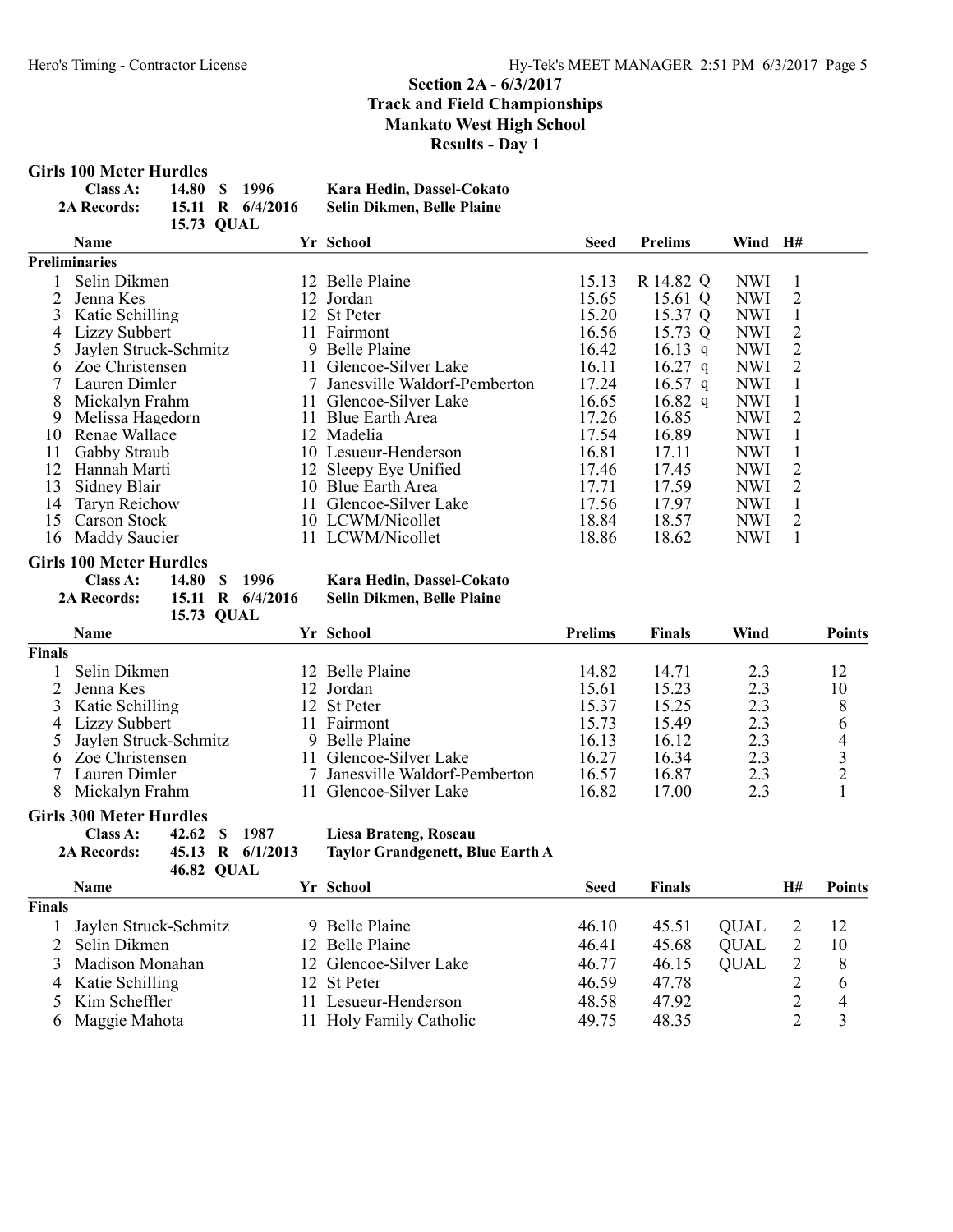### Finals ... (Girls 300 Meter Hurdles)

|               | Name                           |                      |      | Yr School                         |                                               | <b>Seed</b> | <b>Finals</b>      | H#                      | <b>Points</b>  |
|---------------|--------------------------------|----------------------|------|-----------------------------------|-----------------------------------------------|-------------|--------------------|-------------------------|----------------|
|               | 7 Melissa Hagedorn             |                      |      | 11 Blue Earth Area                |                                               | 51.18       | 49.33              | 1                       | $\overline{2}$ |
| 8             | Jessie Westman                 |                      |      | 10 Jordan                         |                                               | 50.75       | 49.92              | $\mathbf{1}$            | $\mathbf{1}$   |
| 9             | Alexis Pricco                  |                      |      | 11 Holy Family Catholic           |                                               | 50.85       | 50.09              | $\mathbf{1}$            |                |
| 10            | Lauren Dimler                  |                      |      | 7 Janesville Waldorf-Pemberton    |                                               | 52.27       | 50.12              | 1                       |                |
| 11            | Abby Calkins                   |                      |      | 9 Madelia                         |                                               | 50.68       | 50.26              | $\mathbf{1}$            |                |
| 12            | Hannah Marti                   |                      |      | 12 Sleepy Eye Unified             |                                               | 50.43       | 51.05              | $\overline{\mathbf{c}}$ |                |
| 13            | Megan Hawkins                  |                      |      | 11 Fairmont                       |                                               | 52.27       | 51.12              | $\mathbf{1}$            |                |
| 14            | Sidney Blair                   |                      |      | 10 Blue Earth Area                |                                               | 49.87       | 51.63              | $\overline{c}$          |                |
| 15            | Toryn Richards                 |                      |      | 8 Waterville-Elysian-Morristown   |                                               | 52.70       | 52.52              | $\mathbf{1}$            |                |
| 16            | Grace Steffl                   |                      |      | 12 Sleepy Eye Unified             |                                               | 53.35       | 53.04              | $\mathbf{1}$            |                |
|               | <b>Girls 4x100 Meter Relay</b> |                      |      |                                   |                                               |             |                    |                         |                |
|               | Class A:                       | 48.46 \$             | 2005 | <b>DeLaSalle, Mpls</b>            |                                               |             |                    |                         |                |
|               |                                |                      |      |                                   | T Clemons, A Beecham, S Porter, A Anderson    |             |                    |                         |                |
|               | 2A Records:                    | 49.71 R 2010         |      | <b>Belle Plaine, Belle Plaine</b> |                                               |             |                    |                         |                |
|               |                                |                      |      |                                   | C Borchardt, K Read, J Read and A Hartman     |             |                    |                         |                |
|               | <b>Team</b>                    | 50.63 QUAL           |      | <b>Relay</b>                      |                                               | <b>Seed</b> | <b>Finals</b>      |                         | <b>Points</b>  |
| <b>Finals</b> |                                |                      |      |                                   |                                               |             |                    |                         |                |
| 1             | Southwest Christian            |                      |      |                                   |                                               | 51.33       | 49.95              | <b>QUAL</b>             | 12             |
|               | 1) Shelby Henke 12             |                      |      | 2) Sydney Jones 11                | 3) Lauren Richards 10                         |             | 4) Grace Scott 11  |                         |                |
|               | Minnesota Valley Lutheran      |                      |      |                                   |                                               | 50.97       | 50.37              | <b>QUAL</b>             | 10             |
|               | 1) Shylo Hilbert 11            |                      |      | 2) Ingrid Anderson 11             | 3) Hannah Marzinske 10                        |             |                    | 4) Brittany Sanders 12  |                |
| 3             | Waterville-Elysian-Morristow   |                      |      |                                   |                                               | 51.02       | 50.62              | <b>QUAL</b>             | 8              |
|               | 1) Alexis Morsching 10         |                      |      | 2) Samantha Petry 12              | 3) Hattie Peach 12                            |             |                    | 4) MaeLea Harmon 10     |                |
|               | 4 Lesueur-Henderson            |                      |      |                                   |                                               | 51.86       | 51.14              |                         | 6              |
|               | 1) Alexis Ewanga 10            |                      |      | 2) Kim Scheffler 11               | 3) Rylie Lynch 10                             |             |                    | 4) Gabby Straub 10      |                |
|               | 5 Holy Family Catholic         |                      |      |                                   |                                               | 51.97       | 51.22              |                         | 4              |
|               | 1) Evelyn Willenbring 10       |                      |      | 2) Emma Terris 11                 | 3) Alexis Pricco 11                           |             |                    | 4) Casey Krasowski 11   |                |
| 6             | <b>Blue Earth Area</b>         |                      |      |                                   |                                               | 53.17       | 52.81              |                         | 3              |
|               | 1) Sidney Blair 10             |                      |      | 2) Sofie Blair 11                 | 3) Tea Armstrong 8                            |             | 4) Skylee Bell 12  |                         |                |
| 7             | Fairmont                       |                      |      |                                   |                                               | 52.62       | 52.88              |                         | 2              |
|               | 1) Jenna Gustafson 10          |                      |      | 2) Cori Emler 12                  | 3) Andrea Thate 12                            |             |                    | 4) Savanah Baker 9      |                |
| 8             | LCWM/Nicollet                  |                      |      |                                   |                                               | 54.13       | 54.34              |                         | $\mathbf{1}$   |
|               | 1) Reese Goeringer 9           |                      |      | 2) Ruby Hoffman 9                 | 3) Sara Harris 11                             |             | 4) Samantha Rist 8 |                         |                |
|               | Girls 4x200 Meter Relay        |                      |      |                                   |                                               |             |                    |                         |                |
|               | Class A: 1:43.62 \$ 1985       |                      |      | <b>Blue Earth</b>                 |                                               |             |                    |                         |                |
|               |                                |                      |      |                                   | Ste Johnson, Sta Johnson, T Lewis, Sh Johnson |             |                    |                         |                |
|               | <b>2A Records:</b>             | 1:45.52 R $6/4/2016$ |      | Blue Earth Area, Blue Earth A     |                                               |             |                    |                         |                |
|               |                                |                      |      |                                   | K Olsen, M Johnson, S Stevermer, A Franta     |             |                    |                         |                |
|               | <b>Team</b>                    | 1:46.35 QUAL         |      | Relay                             |                                               | <b>Seed</b> | <b>Finals</b>      |                         | <b>Points</b>  |
| <b>Finals</b> |                                |                      |      |                                   |                                               |             |                    |                         |                |
|               | D.11.                          |                      |      |                                   |                                               |             | 1.44 $\pi$ D OIIAT |                         |                |

| паіз |                             |                    |                        |                         |    |
|------|-----------------------------|--------------------|------------------------|-------------------------|----|
|      | Belle Plaine                |                    | 1:46.40                | 1:44.75 R QUAL          | 12 |
|      | 1) Jaylen Struck-Schmitz 9  | 2) Haley Leger 12  | 3) Lizzy Schmidt 8     | 4) Selin Dikmen 12      |    |
|      | 2 Holy Family Catholic      |                    | 1:48.54                | 1:45.29 R OUAL          | 10 |
|      | 1) Evelyn Willenbring 10    | 2) Gracie Lund 11  | 3) Emma Terris 11      | 4) Emily Willenbring 12 |    |
|      | 3 Minnesota Valley Lutheran |                    | 1:48.56                | 1:45.56<br>OUAL         |    |
|      | 1) Shylo Hilbert 11         | 2) Lexi Fosburgh 9 | 3) Hannah Marzinske 10 | 4) Brittany Sanders 12  |    |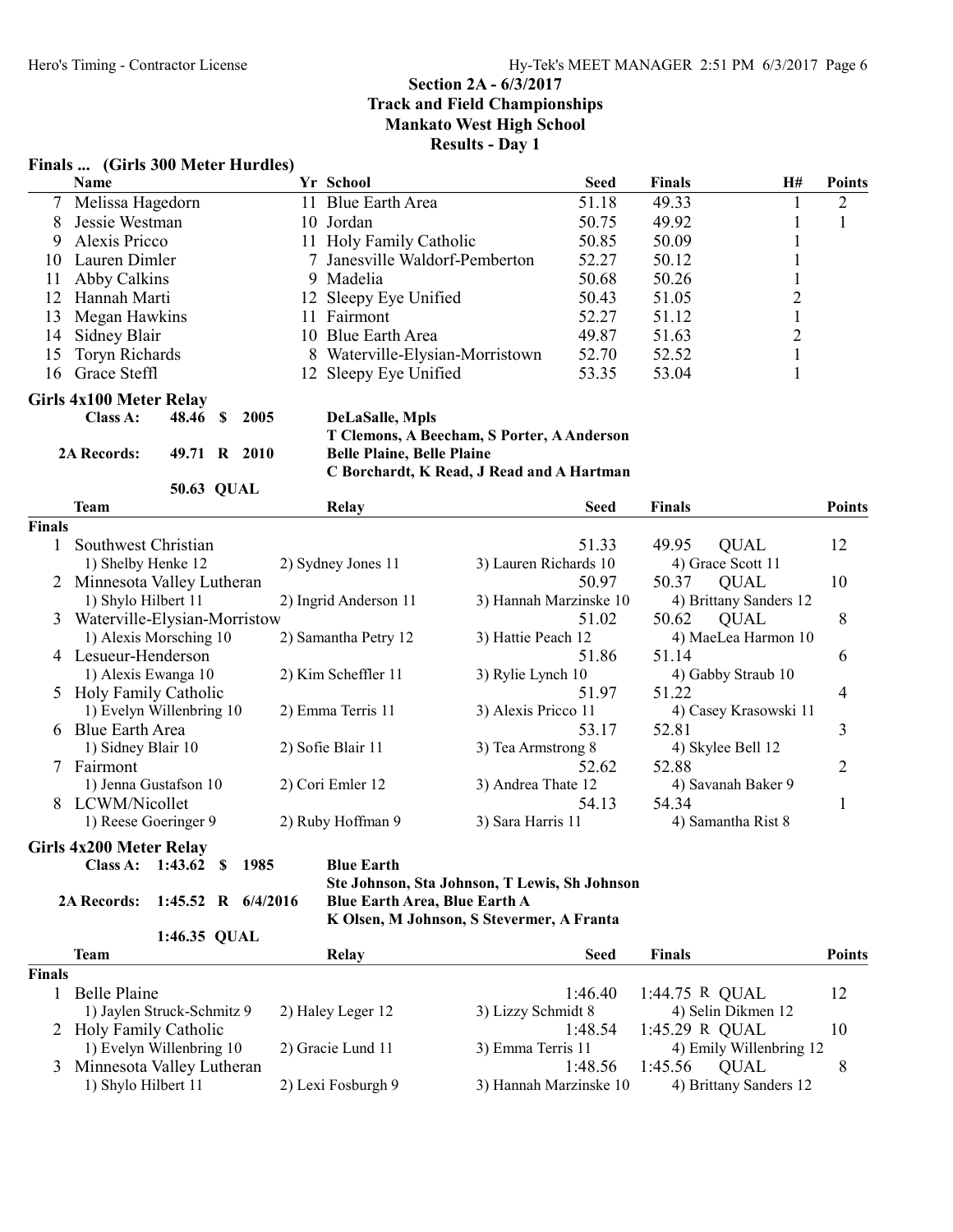#### Finals ... (Girls 4x200 Meter Relay)

|               | <b>Team</b>                                | <b>Relay</b>                  | <b>Seed</b>                                   | <b>Finals</b>         | <b>Points</b> |
|---------------|--------------------------------------------|-------------------------------|-----------------------------------------------|-----------------------|---------------|
| 4             | Fairmont                                   |                               | 1:50.98                                       | 1:46.85               | 6             |
|               | 1) Jenna Gustafson 10                      | 2) Molly Hawkins 12           | 3) Brooke Hunwardsen 11                       | 4) Grace Higgins 10   |               |
| 5             | Sleepy Eye Unified                         |                               | 1:52.52                                       | 1:50.03               | 4             |
|               | 1) Jenny Lax 12                            | 2) Cassidy Hacker 12          | 3) Hannah Marti 12                            | 4) Samantha Walter 12 |               |
| 6             | Madelia                                    |                               | 1:52.99                                       | 1:52.80               | 3             |
|               | 1) Amy Denn 12                             | 2) Lilly Maul 9               | 3) Alyssa Chloros 10                          | 4) Hannah Johanson 12 |               |
| 7             | St. Clair                                  |                               | 1:57.46                                       | 1:54.88               | 2             |
|               | 1) Laura Loosli 11                         | 2) Isabella Hanson 9          | 3) Jocelyn Hanson 12                          | 4) MacKenzie Kruse 10 |               |
|               | <b>Girls 4x400 Meter Relay</b>             |                               |                                               |                       |               |
|               | Class A: 3:56.98 \$ 1985                   | Roseau                        |                                               |                       |               |
|               |                                            |                               | <b>B Lisell, S Olson, H Evans, A Anderson</b> |                       |               |
|               | <b>2A Records:</b><br>3:59.54 R $6/4/2016$ | Blue Earth Area, Blue Earth A |                                               |                       |               |
|               |                                            |                               | S Stevermer, A Franta, T Grandgenett, K Olsen |                       |               |
|               | 4:05.98 QUAL                               |                               |                                               |                       |               |
|               | <b>Team</b>                                | Relay                         | <b>Seed</b>                                   | <b>Finals</b>         | <b>Points</b> |
| <b>Finals</b> |                                            |                               |                                               |                       |               |
|               | Fairmont                                   |                               | 4:06.68                                       | 4:09.28               | 12            |
|               | 1) Grace Higgins 10                        | 2) Molly Hawkins 12           | 3) Joni Becker 9                              | 4) Jenna Pavich 12    |               |
|               | Belle Plaine                               |                               | 4:12.84                                       | 4:11.48               | 10            |
|               | 1) Emily Berger 9                          | 2) McKenna Herrmann 9         | 3) Haley Leger 12                             | 4) Lizzy Schmidt 8    |               |
| 3             | Holy Family Catholic                       |                               | 4:20.34                                       | 4:14.65               | 8             |
|               | 1) Maggie Mahota 11                        | 2) Gracie Lund 11             | 3) Grace Conroy 10                            | 4) Casey Krasowski 11 |               |
| 4             | <b>St Peter</b>                            |                               | 4:16.32                                       | 4:17.50               | 6             |
|               | 1) Amelia Carlson 9                        | 2) Emily Peterson 10          | 3) Caitlin Salfer 10                          | 4) Katie Schilling 12 |               |
|               | <b>Martin County West</b>                  |                               | 4:13.73                                       | 4:24.86               | 4             |
|               | 1) Brooke Anderson 12                      | 2) Olivia Anderson 8          | 3) Marissa Whitehead 8                        | 4) Cora Olson 12      |               |
|               | Glencoe-Silver Lake                        |                               | 4:28.28                                       | 4:31.22               | 3             |
|               | 1) Madison Monahan 12                      | 2) Elsi Graupmann 12          | 3) Malayh Metcalf 7                           | 4) Emily Graupmann 10 |               |
| 7             | LCWM/Nicollet                              |                               | 4:25.85                                       | 4:31.51               | 2             |
|               | 1) Reese Goeringer 9                       | 2) Emily Beckmann 11          | 3) Lea Christen 10                            | 4) Olivia Flack 10    |               |

Girls 4x800 Meter Relay

```
Class A: 9:25.74 $ 1995 Plainview
```

```
2A Records: 9:34.58 R 6/4/2016 Fairmont, Fairmont
```
B Hynes, S Schmidt, M Mahle, G Witty G Higgins, M Hawkins, J Becker, J Pavich

8 Sleepy Eye Unified<br>
1) Jenny Lax 12 2) Cassidy Hacker 12 3) Kira DeMaris 10 4:24.23 4:33.36 1<br>
4) Brianna Polesky 11

9:49.13 QUAL **Team** Relay Relay Seed Finals Points Finals 1 Belle Plaine 9:57.86 9:38.21 QUAL 12 1) Emily Berger 9 2) McKenna Herrmann 9 3) Cassie Stolt 10 4) Haley Leger 12 2 Fairmont 10:08.55 9:46.34 QUAL 10 1) Iliana Ramon 11 2) Molly Hawkins 12 3) Joni Becker 9 4) Jenna Pavich 12 3 Minnesota Valley Lutheran 10:04.35 9:59.29 8

1) Ruth Rider 11 2) Noelle Olson 11 3) Emma Nelson 9 4) Abby Nelson 9 4 Martin County West 10:21.92 10:19.40 6

# 1) Brooke Anderson 12 2) Logan Kosbab 9 3) Caitlin Whitehead 7 4) Marissa Whitehead 8

4) Brianna Polesky 11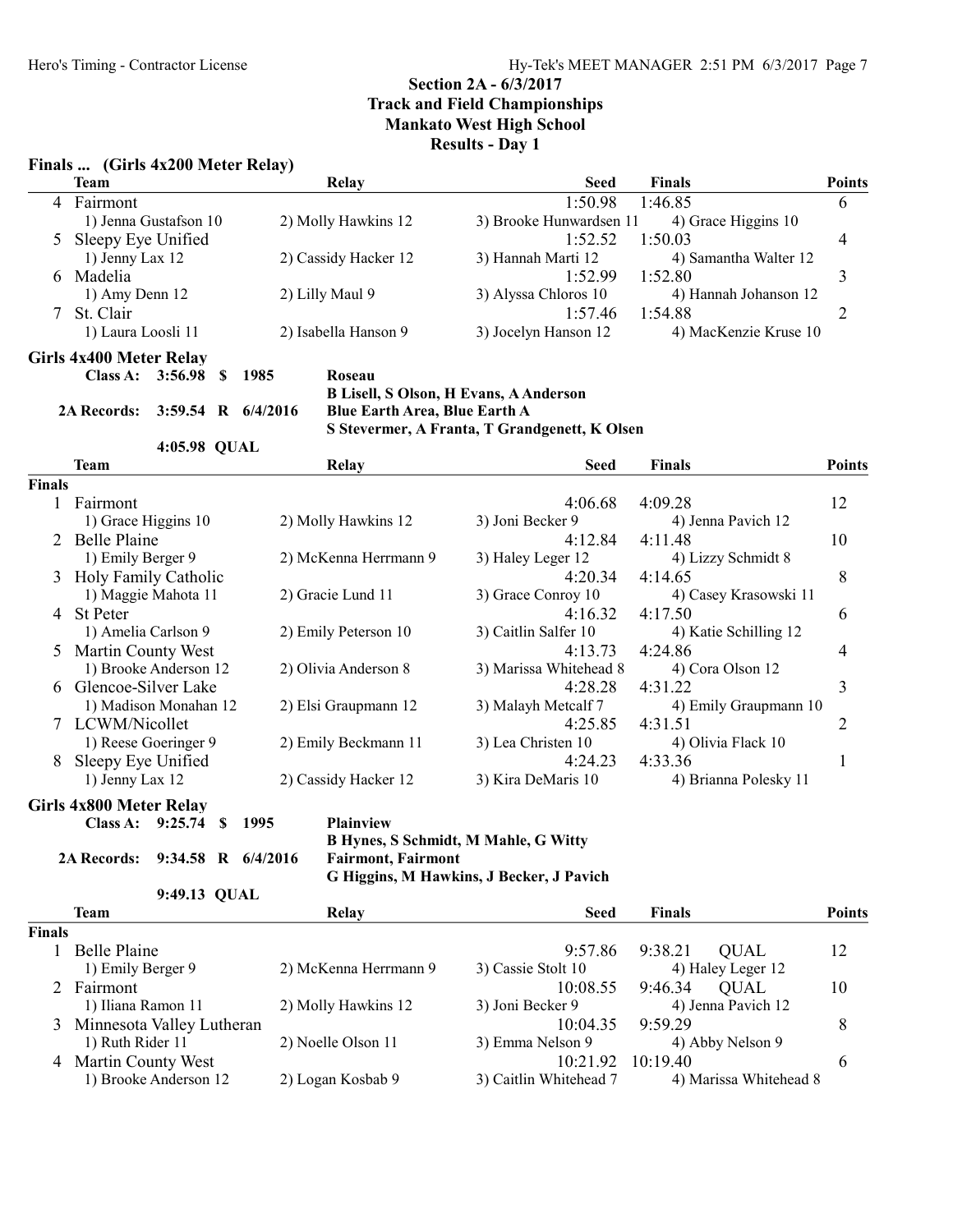#### Finals ... (Girls 4x800 Meter Relay)

| Team                           | $\sim$<br>Relay       | Seed                | <b>Finals</b>         | <b>Points</b> |
|--------------------------------|-----------------------|---------------------|-----------------------|---------------|
| 5 LCWM/Nicollet                |                       | 10:37.08            | 10:43.10              | 4             |
| 1) Hailey Malwitz 10           | 2) Lea Christen 10    | 3) Grace Moeller 7  | 4) Tasia Jordan 10    |               |
| 6 Janesville Waldorf-Pemberton |                       |                     | 10:46.99 10:45.87     |               |
| 1) Claire Adams 7              | 2) Kaylon Lynch 7     | 3) Emma Johnson 8   | 4) Courtney Kunst 8   |               |
| Jordan                         |                       |                     | 11:21.46 11:28.90     |               |
| 1) Madison Pelowski 7          | 2) Abigail Vogel 7    | 3) Kyra Lussier 9   | 4) Megan Lenzmeier 9  |               |
| Glencoe-Silver Lake            |                       |                     | 11:51.75 11:57.58     |               |
| 1) Elsi Graupmann 12           | 2) Kendall Guerrero 7 | 3) Abigale Boetel 7 | 4) Brittney Richter 9 |               |
|                                |                       |                     |                       |               |

# Girls High Jump<br>Class A:

5-09 \$ 2005 Brianna Polus, Caldonia/SG/M/C<br>07.25 R 6/4/2011 Danielle Larson, St. Peter 2A Records: 5-07.25 R 6/4/2011 5-02.00 QUAL

|               | <b>Name</b>          |   | Yr School                       | Seed        | <b>Finals</b> |             | <b>Points</b> |
|---------------|----------------------|---|---------------------------------|-------------|---------------|-------------|---------------|
| <b>Finals</b> |                      |   |                                 |             |               |             |               |
|               | Madi Schirmer        |   | 10 Maple River                  | 4-08.00     | $5-02.00$     | <b>QUAL</b> | 12            |
|               | Claire Nuessmeier    |   | 10 St Peter                     | 5-01.00     | 5-02.00       | <b>QUAL</b> | 10            |
| 3             | Maddie Wagner        |   | 12 New Richland-Hartland EllenD | $5 - 00.00$ | $5 - 00.00$   |             | 8             |
| 4             | Gabby Straub         |   | 10 Lesueur-Henderson            | $4-11.00$   | $5 - 00.00$   |             | 6             |
|               | Abby Schleis         |   | 11 Tri-City United              | $5 - 00.00$ | $4 - 10.00$   |             | 3             |
|               | Lizzy Subbert        |   | 11 Fairmont                     | $4 - 10.00$ | $4 - 10.00$   |             | 3             |
|               | MacKenzie Kruse      |   | 10 St. Clair                    | 4-08.00     | $4 - 10.00$   |             | 3             |
| 8             | Cham Omot            |   | 12 Minnesota Valley Lutheran    | 4-08.00     | $4 - 10.00$   |             | .50           |
| 8             | <b>Bethany Linse</b> |   | 10 Fairmont                     | $4 - 10.00$ | $4 - 10.00$   |             | .50           |
| 10            | Cassidy Hacker       |   | 12 Sleepy Eye Unified           | $4 - 10.00$ | $4 - 10.00$   |             |               |
| 11            | Sophia Cazier        |   | 9 St. Clair                     | 4-08.00     | 4-08.00       |             |               |
| 11            | Emma Terris          |   | 11 Holy Family Catholic         | 4-07.00     | 4-08.00       |             |               |
| 13            | Morgan Busse         |   | 9 Jordan                        | 4-07.00     | 4-08.00       |             |               |
| 13            | <b>Carson Stock</b>  |   | 10 LCWM/Nicollet                | 4-08.00     | 4-08.00       |             |               |
| 15            | Nicole Tiedman       |   | 12 Jordan                       | 4-08.00     | 4-08.00       |             |               |
|               | Molly Kes            | 9 | Jordan                          | 4-06.00     | <b>NH</b>     |             |               |

#### Girls Pole Vault

Class A: 11-06 \$ 2001 Amanda Frame, Pine Island<br>2A Records: 11-01 R 6/4/2016 Samamtha Petry, Waterville

10-04.00 QUAL

Samamtha Petry, Waterville-E

|        | <b>Name</b>      |     | Yr School                        | <b>Seed</b>  | <b>Finals</b> |             | <b>Points</b> |
|--------|------------------|-----|----------------------------------|--------------|---------------|-------------|---------------|
| Finals |                  |     |                                  |              |               |             |               |
|        | Samantha Petry   |     | 12 Waterville-Elysian-Morristown | $11 - 00.00$ | 10-04.00      | <b>QUAL</b> | 12            |
|        | Nicole Lium      |     | <b>Blue Earth Area</b>           | 9-06.00      | $9-10.00$     |             | 10            |
| 3      | Amanda Downs     |     | 12 Jordan                        | $9 - 00.00$  | $9-10.00$     |             | 8             |
| 4      | Jessie Westman   |     | 10 Jordan                        | $9 - 00.00$  | 9-04.00       |             | 6             |
|        | Joslyn Vargo     |     | 12 Tri-City United               | 9-03.00      | 9-04.00       |             | 4             |
| 6      | Lauren Kerkow    |     | 11 Belle Plaine                  | 9-03.00      | $8-10.00$     |             | 3             |
|        | Becca Grenz      |     | 11 LCWM/Nicollet                 | 8-06.00      | $8-10.00$     |             |               |
| 8      | Melissa Hagedorn | 11. | Blue Earth Area                  | 8-06.00      | 8-10.00       |             |               |
| 9      | Olivia Lemke     |     | 10 Glencoe-Silver Lake           | 8-09.00      | 8-10.00       |             |               |
| 9      | Andrea Thate     |     | 12 Fairmont                      | 8-06.00      | 8-10.00       |             |               |
| 9      | Heidi Herrmann   | 9.  | Blue Earth Area                  | 8-06.00      | $8-10.00$     |             |               |
| 12-    | Toryn Richards   |     | 8 Waterville-Elysian-Morristown  | $9 - 00.00$  | 8-04.00       |             |               |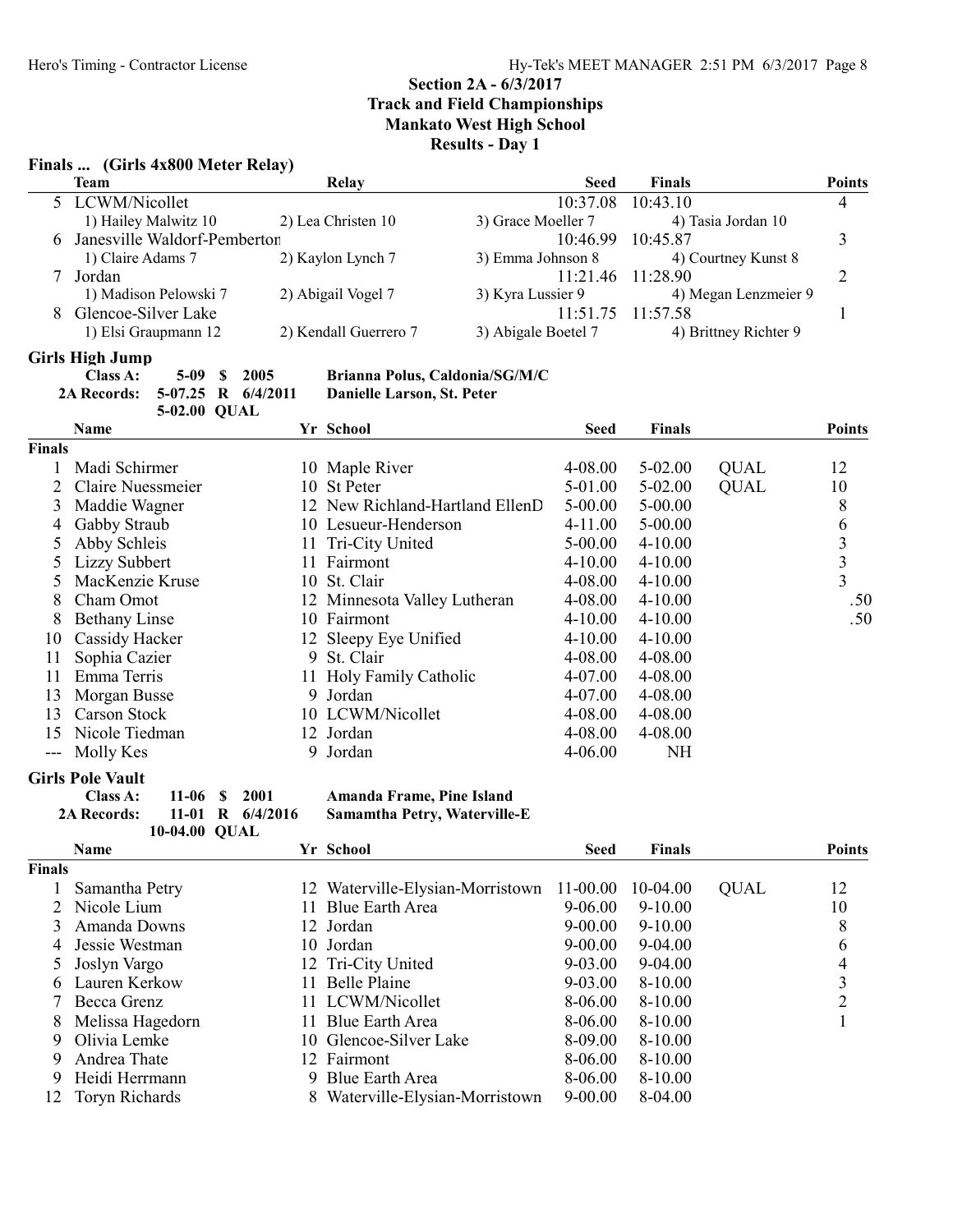# Finals ... (Girls Pole Vault)

|  | <b>Name</b>       | Yr School          | Seed      | <b>Finals</b> | <b>Points</b> |
|--|-------------------|--------------------|-----------|---------------|---------------|
|  | 13 Sarah Novak    | 10 Tri-City United | 8-06.00   | 8-04.00       |               |
|  | 14 Katie Gray     | 12 Jordan          | $8-00.00$ | 8-04.00       |               |
|  | 15 Emily Beckmann | 11 LCWM/Nicollet   | $8-00.00$ | 7-10.00       |               |
|  | 16 Lizzy Schmidt  | 8 Belle Plaine     | 8-03.00   | 7-10.00       |               |
|  |                   |                    |           |               |               |

#### Girls Long Jump

|                             | Class A: $19-00$ \$ 1997 |  |
|-----------------------------|--------------------------|--|
| 2A Records: 17-10.75 R 2006 |                          |  |
|                             | 16-09.00 OUAL            |  |

#### Charlene Buther, Bertha-Hewitt/Verndale Janey Helland, Maple River

|               | <b>Name</b>             |     | Yr School                        | <b>Seed</b>  | <b>Finals</b> | Wind   |                | <b>Points</b>  |
|---------------|-------------------------|-----|----------------------------------|--------------|---------------|--------|----------------|----------------|
| <b>Finals</b> |                         |     |                                  |              |               |        |                |                |
|               | Jenna Kes               |     | 12 Jordan                        | $17-10.50$   | 17-00.75      | $+0.0$ | 2              | 12             |
|               | Emily Willenbring       |     | 12 Holy Family Catholic          | $16 - 11.00$ | $16-10.00$    | 0.7    | $\overline{2}$ | 10             |
|               | Skylee Bell             | 12. | <b>Blue Earth Area</b>           | 15-09.00     | 16-04.25      | 0.4    |                | 8              |
| 4             | Cora Olson              |     | 12 Martin County West            | 15-08.25     | 16-04.00      | 0.6    |                | 6              |
|               | Madi Schirmer           |     | 10 Maple River                   | 16-07.00     | 15-11.25      | 0.6    | 2              | $\overline{4}$ |
| 6             | Becca Grenz             |     | LCWM/Nicollet                    | 16-00.25     | 15-06.25      | $-0.5$ | 2              | 3              |
|               | Erin Jaskowiak          |     | 10 Glencoe-Silver Lake           | $15 - 05.50$ | $15-04.00$    | 2.3    |                | 2              |
| 8             | <b>Audrey Parrot</b>    | 8   | <b>Sibley East</b>               | 16-00.75     | 15-02.75      | $+0.0$ | 2              |                |
| 9             | Amelia Carlson          | 9   | <b>St Peter</b>                  | 15-11.75     | 15-00.25      | $+0.0$ |                |                |
| 10            | Haley Leger             |     | 12 Belle Plaine                  | 16-00.75     | 14-11.50      | $+0.0$ | 2              |                |
|               | <b>Brittany Sanders</b> |     | 12 Minnesota Valley Lutheran     | $16 - 05.00$ | 14-09.25      | $+0.0$ | 2              |                |
| 12            | Reese Goeringer         |     | 9 LCWM/Nicollet                  | 14-11.00     | 14-08.00      | $+0.0$ |                |                |
| 13            | Hannah Johanson         |     | 12 Madelia                       | 16-03.25     | 14-07.75      | 0.3    | 2              |                |
| 14            | Laura Loosli            | 11. | St. Clair                        | $15-04.50$   | 14-02.25      | 1.0    |                |                |
| 15            | Hattie Peach            |     | 12 Waterville-Elysian-Morristown | 15-00.00     | 14-00.00      | 1.1    |                |                |
| 16            | Sadie Kahn              |     | Jordan                           | 15-07.00     | 13-09.50      | 0.7    |                |                |
|               |                         |     |                                  |              |               |        |                |                |

#### Girls Triple Jump

| Class A:           |               | 38-07 \$ 6/4/2016 | Jenna Kes, Jordan |
|--------------------|---------------|-------------------|-------------------|
| <b>2A Records:</b> |               | 38-07 R 6/4/2016  | Jenna Kes, Jordan |
|                    | 35-08.00 QUAL |                   |                   |

|               | <b>Name</b>        |    | Yr School                        | <b>Seed</b>  | <b>Finals</b> | Wind   |                             | <b>Points</b>  |
|---------------|--------------------|----|----------------------------------|--------------|---------------|--------|-----------------------------|----------------|
| <b>Finals</b> |                    |    |                                  |              |               |        |                             |                |
|               | Jenna Kes          |    | 12 Jordan                        | 37-06.00     | 38-03.50      | $+0.0$ | 2                           | 12             |
|               | Cora Olson         |    | 12 Martin County West            | 33-06.00     | 34-11.00      | $-0.9$ | $\mathcal{D}_{\mathcal{L}}$ | 10             |
|               | Katie Schilling    |    | 12 St Peter                      | 35-02.75     | 34-05.50      | 1.7    | 2                           | 8              |
| 4             | Madi Kes           | 9. | Jordan                           | 35-05.50     | 34-04.00      | 1.3    | 2                           | 6              |
|               | Amelia Carlson     |    | 9 St Peter                       | 33-07.75     | 34-02.00      | $+0.0$ | 2                           | 4              |
| h.            | Allie Madden       |    | 9 St Peter                       | 33-01.50     | 32-10.50      | 0.2    | 2                           | 3              |
|               | Avianna Swanson    |    | 9 Waterville-Elysian-Morristown  | $31 - 11.50$ | 32-08.00      | 1.0    |                             | $\overline{2}$ |
|               | Renae Wallace      | 12 | Madelia                          | $33 - 00.00$ | 32-07.25      | 1.3    |                             |                |
| 9             | Hattie Peach       |    | 12 Waterville-Elysian-Morristown | $32 - 02.50$ | 32-00.00      | 0.1    |                             |                |
| 10            | Jayda Rowen        |    | 10 Martin County West            | $32 - 03.50$ | 31-06.75      | 0.1    |                             |                |
| 11            | Lauren Groothausen |    | 10 Jordan                        | $31 - 08.50$ | 31-05.50      | $-0.5$ |                             |                |
| 12            | Hannah Johanson    |    | 12 Madelia                       | 32-03.00     | 31-04.75      | $+0.0$ |                             |                |
| 13            | Selin Dikmen       |    | 12 Belle Plaine                  | 34-00.00     | $31 - 00.50$  | $-0.4$ | 2                           |                |
| 14            | Sophia Cazier      | 9  | St. Clair                        | 33-05.25     | 30-08.00      | 0.7    | $\overline{2}$              |                |
| 15            | Clara Leverich     | H. | Lester Prairie                   | $30-04.50$   | 29-10.75      | 0.8    |                             |                |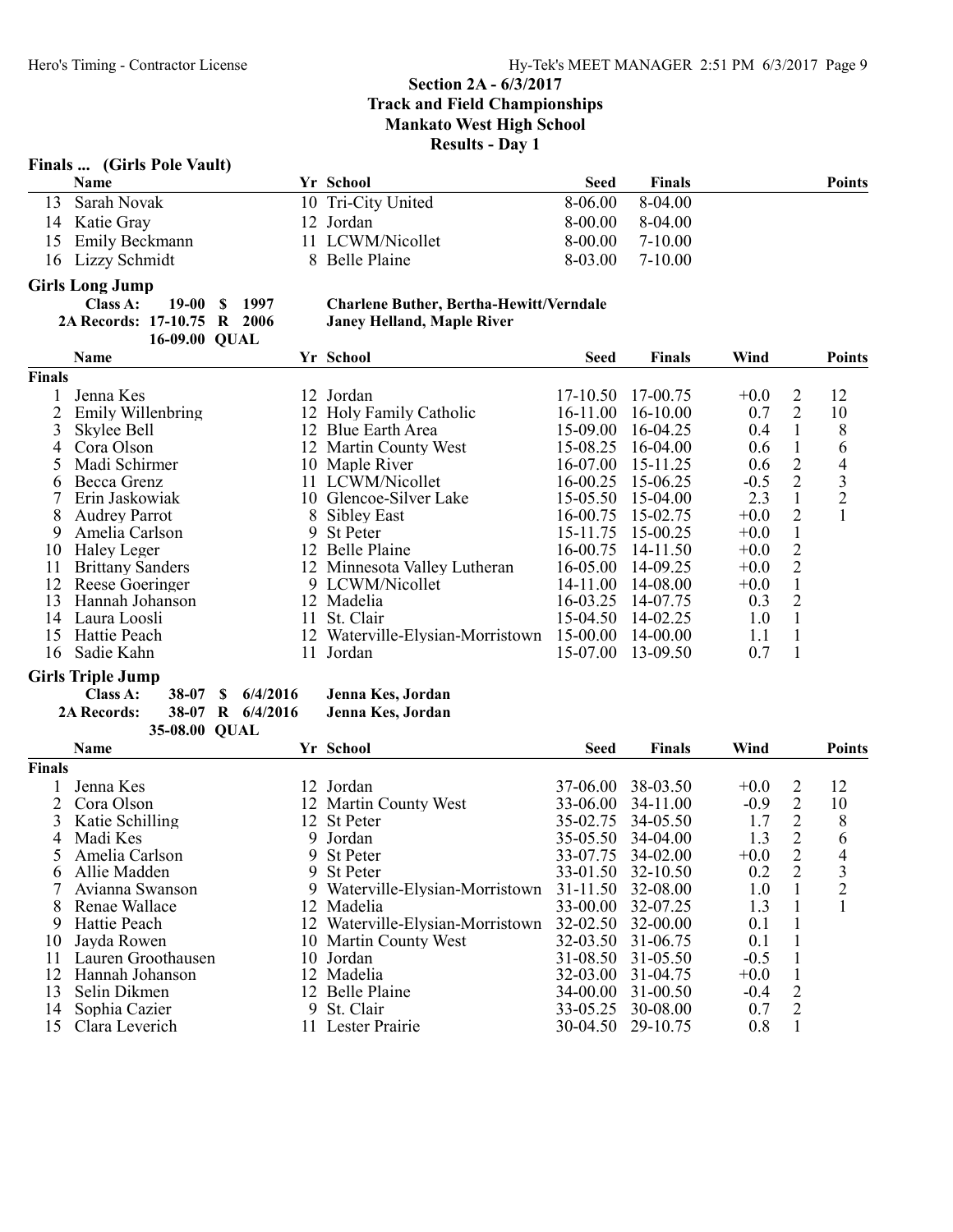|                                                            | Finals  (Girls Triple Jump)                                                                                                                                          |                     |                                                                                                                                                                                             |                                                  |                                                                                                                                                                      |                                           |                                                                                                                         |                                                                                                   |
|------------------------------------------------------------|----------------------------------------------------------------------------------------------------------------------------------------------------------------------|---------------------|---------------------------------------------------------------------------------------------------------------------------------------------------------------------------------------------|--------------------------------------------------|----------------------------------------------------------------------------------------------------------------------------------------------------------------------|-------------------------------------------|-------------------------------------------------------------------------------------------------------------------------|---------------------------------------------------------------------------------------------------|
|                                                            | Name                                                                                                                                                                 |                     | Yr School                                                                                                                                                                                   | <b>Seed</b>                                      | <b>Finals</b>                                                                                                                                                        | Wind                                      |                                                                                                                         | <b>Points</b>                                                                                     |
|                                                            | 16 Carson Stock                                                                                                                                                      |                     | 10 LCWM/Nicollet                                                                                                                                                                            | 32-10.50                                         | 29-01.00                                                                                                                                                             | $+0.0$                                    | 1                                                                                                                       |                                                                                                   |
|                                                            | <b>Girls Shot Put</b><br>Class A: 45-05.75<br><sup>\$</sup><br><b>2A Records:</b><br>45-00<br>38-09.00 QUAL                                                          | 2003<br>R 5/31/2014 | <b>Brianne Carmichael, DeLaSalle</b><br>Katelyn Weber, St. Clair                                                                                                                            |                                                  |                                                                                                                                                                      |                                           |                                                                                                                         |                                                                                                   |
|                                                            | Name                                                                                                                                                                 |                     | Yr School                                                                                                                                                                                   | <b>Seed</b>                                      | <b>Finals</b>                                                                                                                                                        |                                           |                                                                                                                         | <b>Points</b>                                                                                     |
| <b>Finals</b><br>1<br>2<br>3                               | Allison Lardy<br>Zoe Christensen<br>Brenna Cutler                                                                                                                    | 11.                 | 11 Fairmont<br>Glencoe-Silver Lake<br>11 Fairmont                                                                                                                                           | $42 - 02.00$<br>39-11.25<br>40-04.50             | 42-11.25<br>40-05.00<br>39-02.00                                                                                                                                     | <b>QUAL</b><br><b>QUAL</b><br><b>QUAL</b> | $\overline{\mathbf{c}}$<br>$\overline{2}$<br>$\overline{2}$                                                             | 12<br>10<br>8                                                                                     |
| 4<br>5<br>6                                                | Claire Cutler<br>Rebecca Manteuffel<br>Emma Klaustermeier                                                                                                            |                     | 11 Fairmont<br>12 Mayer Lutheran<br>11 Norwood-Young America                                                                                                                                | 35-02.50<br>36-09.00<br>34-11.00                 | 37-04.00<br>36-08.50<br>36-03.50                                                                                                                                     |                                           | $\overline{c}$<br>$\overline{c}$<br>$\overline{2}$                                                                      | 6<br>4<br>$\mathfrak{Z}$                                                                          |
| 8<br>9                                                     | Mariena Hayden<br>Megan Mettler<br>Dana Bach                                                                                                                         |                     | 12 Belle Plaine<br>11 Loyola/Cleveland<br>11 Lesueur-Henderson                                                                                                                              | 34-05.50<br>34-07.50<br>32-08.00                 | 35-09.25<br>35-02.50<br>33-05.50                                                                                                                                     |                                           | $\overline{2}$<br>$\overline{2}$<br>1                                                                                   | $\overline{2}$<br>$\mathbf{1}$                                                                    |
| 10<br>11<br>12<br>13                                       | Mckenzie Cselovszki<br>Amy Denn<br><b>Taylor Dutcher</b><br>Jordan Keeley                                                                                            |                     | 11 Sleepy Eye Unified<br>12 Madelia<br>11 Mayer Lutheran<br>11 St Peter                                                                                                                     | $32 - 10.00$<br>32-11.00<br>34-07.00<br>31-03.50 | 33-02.50<br>32-07.50<br>32-02.50<br>31-03.75                                                                                                                         |                                           | 1<br>1                                                                                                                  |                                                                                                   |
| 14<br>15<br>16                                             | Desirae Mortenson<br>Emma Nelson<br>Kori Schaffer                                                                                                                    |                     | 12 St. James Area<br>9 Minnesota Valley Lutheran<br>12 LCWM/Nicollet                                                                                                                        | 32-00.25<br>31-08.00<br>28-09.00                 | 30-08.00<br>30-05.00<br>28-06.00                                                                                                                                     |                                           | 1<br>1<br>1                                                                                                             |                                                                                                   |
|                                                            | <b>Girls Shot Put Wheelchair</b><br>$6 - 01.50$<br>Class A:<br>-S<br>6-01.50 R $6/4/2016$<br><b>2A Records:</b>                                                      | 6/4/2016            | <b>Lilly Stiernagle, Maple River</b><br><b>Lilly Stiernagle, Maple River</b>                                                                                                                |                                                  |                                                                                                                                                                      |                                           |                                                                                                                         |                                                                                                   |
| <b>Finals</b>                                              | Name                                                                                                                                                                 |                     | Yr School                                                                                                                                                                                   | <b>Seed</b>                                      | <b>Finals</b>                                                                                                                                                        |                                           |                                                                                                                         | <b>Points</b>                                                                                     |
|                                                            | Lilly Stiernagle                                                                                                                                                     |                     | 9 Maple River                                                                                                                                                                               | 9-06.00                                          | $10-06.00$ \$                                                                                                                                                        |                                           |                                                                                                                         | 1                                                                                                 |
|                                                            | <b>Girls Discus Throw</b><br>Class A:<br>154-00<br>\$<br>2A Records:<br>137-04 R 6/2/2012<br>118-03 QUAL                                                             | 1994                | Nancy Overman, Fulda<br><b>Ashley Thooft, St. Clair</b>                                                                                                                                     |                                                  |                                                                                                                                                                      |                                           |                                                                                                                         |                                                                                                   |
|                                                            | Name                                                                                                                                                                 |                     | Yr School                                                                                                                                                                                   | <b>Seed</b>                                      | <b>Finals</b>                                                                                                                                                        |                                           |                                                                                                                         | <b>Points</b>                                                                                     |
| <b>Finals</b><br>1<br>2<br>3<br>4<br>5<br>6<br>7<br>8<br>9 | Rebecca Manteuffel<br>Desirae Mortenson<br>Brenna Cutler<br>Megan Mettler<br>Michaela Karels<br>Makena Larson<br>Jamie DeBruyckere<br>Claire Cutler<br>Kelsey Kuball |                     | 12 Mayer Lutheran<br>12 St. James Area<br>11 Fairmont<br>11 Loyola/Cleveland<br>11 St. Clair<br>8 Martin County West<br>12 Lester Prairie<br>11 Fairmont<br>9 Waterville-Elysian-Morristown | 100-01                                           | 134-09 129-00.00<br>107-05 115-02.00<br>108-08 113-09.00<br>105-07 111-06.00<br>110-01 103-06.00<br>97-08 103-04.00<br>91-08 98-08.00<br>111-05 97-03.00<br>90-01.00 | <b>QUAL</b>                               | $\overline{c}$<br>$\overline{2}$<br>$\overline{c}$<br>$\overline{c}$<br>$\overline{2}$<br>1<br>1<br>$\overline{c}$<br>1 | 12<br>10<br>8<br>6<br>$\overline{4}$<br>$\overline{\mathbf{3}}$<br>$\overline{c}$<br>$\mathbf{1}$ |
| 10<br>11                                                   | Tia Schott<br>Lindsey Norman                                                                                                                                         | 11                  | St Peter<br>11 Blue Earth Area                                                                                                                                                              |                                                  | 93-05 89-09.00<br>97-05 86-06.00                                                                                                                                     |                                           | 1<br>1                                                                                                                  |                                                                                                   |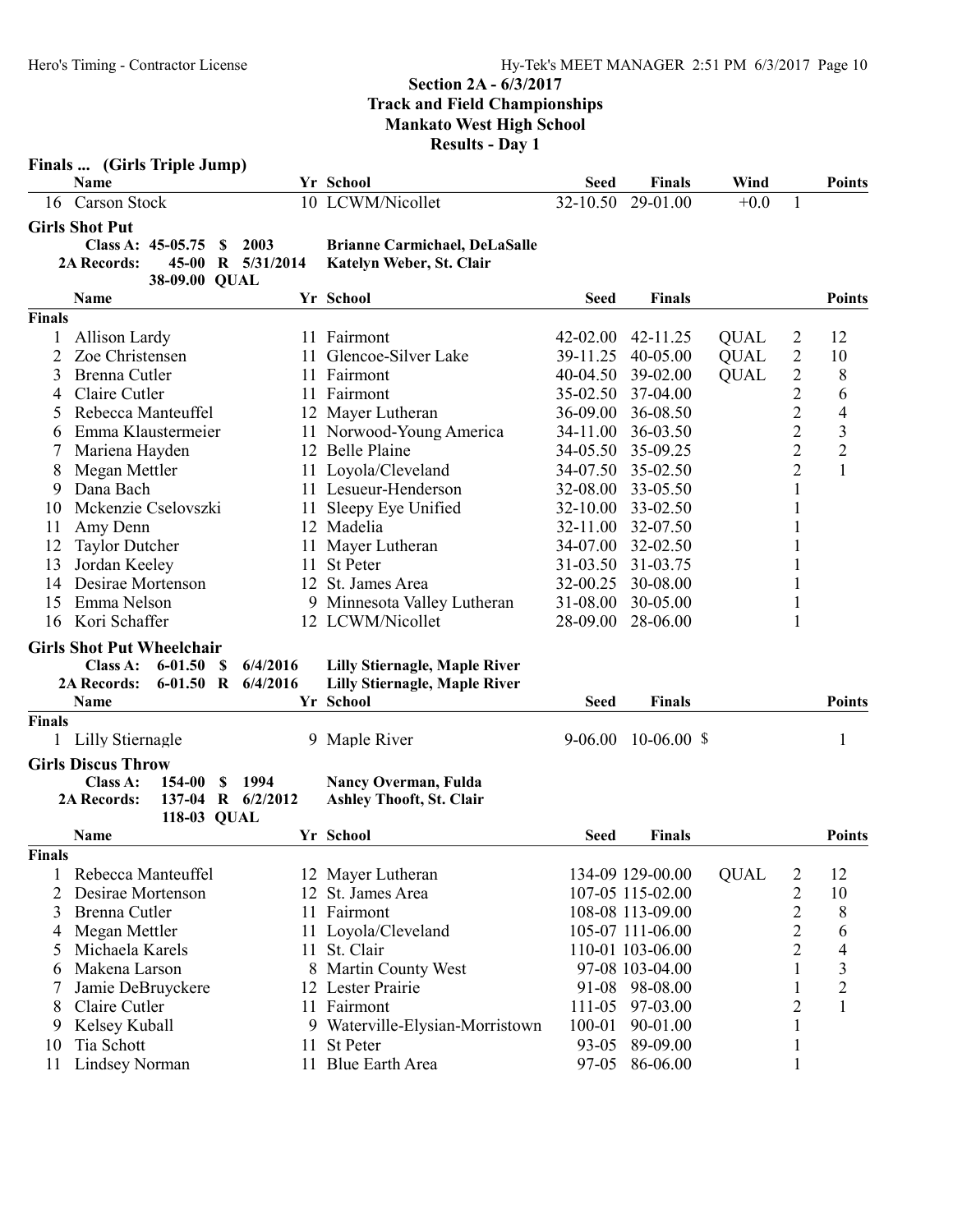### Finals ... (Girls Discus Throw)

| <b>Name</b>        | Yr School            | Seed | <b>Finals</b>   | <b>Points</b> |
|--------------------|----------------------|------|-----------------|---------------|
| 12 Rachel Fahey    | 12 Belle Plaine      |      | 96-06 84-11.00  |               |
| 13 Amanda Stutsman | 12 Lesueur-Henderson |      | 106-07 83-11.00 |               |
| 14 Lensy Shea      | 9 Jordan             |      | 86-09 81-06.00  |               |
| 15 Taylor Dutcher  | 11 Mayer Lutheran    |      | 92-08 81-05.00  |               |
| 16 Jordan Keeley   | 11 St Peter          |      | 116-04 63-06.00 |               |

### Boys 100 Meter Dash

| Class A:           | 10.94 \$ 2005 |
|--------------------|---------------|
| <b>2A Records:</b> | 10.51 R 1995  |
|                    | 11.37 OUAL    |

#### Isaac Anderson, The Blake School Joe Gleason, MVL

|               | Name                                      |    | Yr School                               | <b>Seed</b>    | <b>Prelims</b>     | Wind H#    |                |               |
|---------------|-------------------------------------------|----|-----------------------------------------|----------------|--------------------|------------|----------------|---------------|
|               | <b>Preliminaries</b>                      |    |                                         |                |                    |            |                |               |
|               | Marlon Wiley                              |    | 10 Jordan                               | 10.79          | 11.03 Q            | <b>NWI</b> | 1              |               |
| 2             | <b>Rhett Streeter</b>                     |    | 12 Lesueur-Henderson                    | 11.13          | 11.34 Q            | <b>NWI</b> | $\overline{2}$ |               |
| 3             | Cole Hagen                                | 11 | Mayer Lutheran                          | 11.12          | 11.17 $Q$          | <b>NWI</b> | $\mathbf{1}$   |               |
| 4             | David Ohene-Frimpong                      |    | 12 Loyola/Cleveland                     | 11.92          | 11.56 Q            | <b>NWI</b> | $\overline{2}$ |               |
| 5             | Pisces Tek                                |    | 11 Norwood-Young America                | 11.34          | 11.62 q            | <b>NWI</b> | $\overline{2}$ |               |
| 6             | Dawson Burkhardt                          |    | 12 Martin County West                   | 12.12          | 11.64 $q$          | <b>NWI</b> | $\mathbf{1}$   |               |
|               | Caleb Hall                                | 12 | St. Clair                               | 11.94          | $11.65$ q          | <b>NWI</b> | $\overline{c}$ |               |
| 8             | Izayah Harrison                           |    | 9 Minnesota Valley Lutheran             | 11.79          | $11.68$ q          | <b>NWI</b> | $\mathbf{1}$   |               |
| 9             | Jacob Regenscheid                         | 10 | <b>St Peter</b>                         | 11.77          | 11.75              | <b>NWI</b> | $\mathbf{1}$   |               |
| 10            | Kyle Christensen                          | 11 | Glencoe-Silver Lake                     | 11.46          | 11.93              | <b>NWI</b> | $\overline{2}$ |               |
| 10            | Taylor Glende                             |    | 11 Waterville-Elysian-Morristown        | 12.21          | 11.93              | <b>NWI</b> | $\mathbf{1}$   |               |
| 12            | Josh Sletta                               |    | 10 Madelia                              | 12.29          | 11.98              | <b>NWI</b> | $\mathbf{1}$   |               |
| 13            | Chris Martens                             |    | 11 United South Central                 | 12.29          | 12.10              | <b>NWI</b> | $\overline{2}$ |               |
| 14            | Carter Bock                               |    | 12 LCWM/Nicollet                        | 12.54          | 12.31              | <b>NWI</b> | $\mathbf{1}$   |               |
| 15            | Brenden Eyrich                            | 11 | <b>Belle Plaine</b>                     | 11.84          | 12.41              | <b>NWI</b> | $\overline{2}$ |               |
| 16            | Hunter Pederson                           |    | 10 Maple River                          | 12.52          | 12.52              | <b>NWI</b> | $\overline{2}$ |               |
|               | <b>Boys 100 Meter Dash Wheelchair</b>     |    |                                         |                |                    |            |                |               |
|               | Name                                      |    | Yr School                               | <b>Seed</b>    | <b>Finals</b>      | Wind       |                | <b>Points</b> |
| <b>Finals</b> |                                           |    |                                         |                |                    |            |                |               |
|               | Aidan Gravelle                            |    | 7 LCWM/Nicollet                         | 25.01          | 20.23              | <b>NWI</b> |                | 1             |
|               | <b>Boys 100 Meter Dash</b>                |    |                                         |                |                    |            |                |               |
|               | Class A:<br>2005<br>10.94<br><sup>S</sup> |    | <b>Isaac Anderson, The Blake School</b> |                |                    |            |                |               |
|               | 2A Records:<br>10.51 R 1995               |    | <b>Joe Gleason, MVL</b>                 |                |                    |            |                |               |
|               | 11.37 QUAL                                |    |                                         |                |                    |            |                |               |
|               | Name                                      |    | Yr School                               | <b>Prelims</b> | <b>Finals</b>      | Wind       |                | <b>Points</b> |
| <b>Finals</b> |                                           |    |                                         |                |                    |            |                |               |
|               | Marlon Wiley                              |    | 10 Jordan                               | 11.03          | $10.82~\text{\AA}$ | 0.8        |                | 12            |
| 2             | Cole Hagen                                | 11 | Mayer Lutheran                          | 11.17          | 11.22              | 0.8        |                | 10            |
| 3             | Caleb Hall                                | 12 | St. Clair                               | 11.65          | 11.39              | 0.8        |                | 8             |
|               | David Ohene-Frimpong                      |    | 12 Loyola/Cleveland                     | 11.56          | 11.49              | 0.8        |                | 6             |
| 5             | Pisces Tek                                |    | 11 Norwood-Young America                | 11.62          | 11.52              | 0.8        |                | 4             |

6 Izayah Harrison 9 Minnesota Valley Lutheran 11.68 11.62 0.8 3

12 Martin County West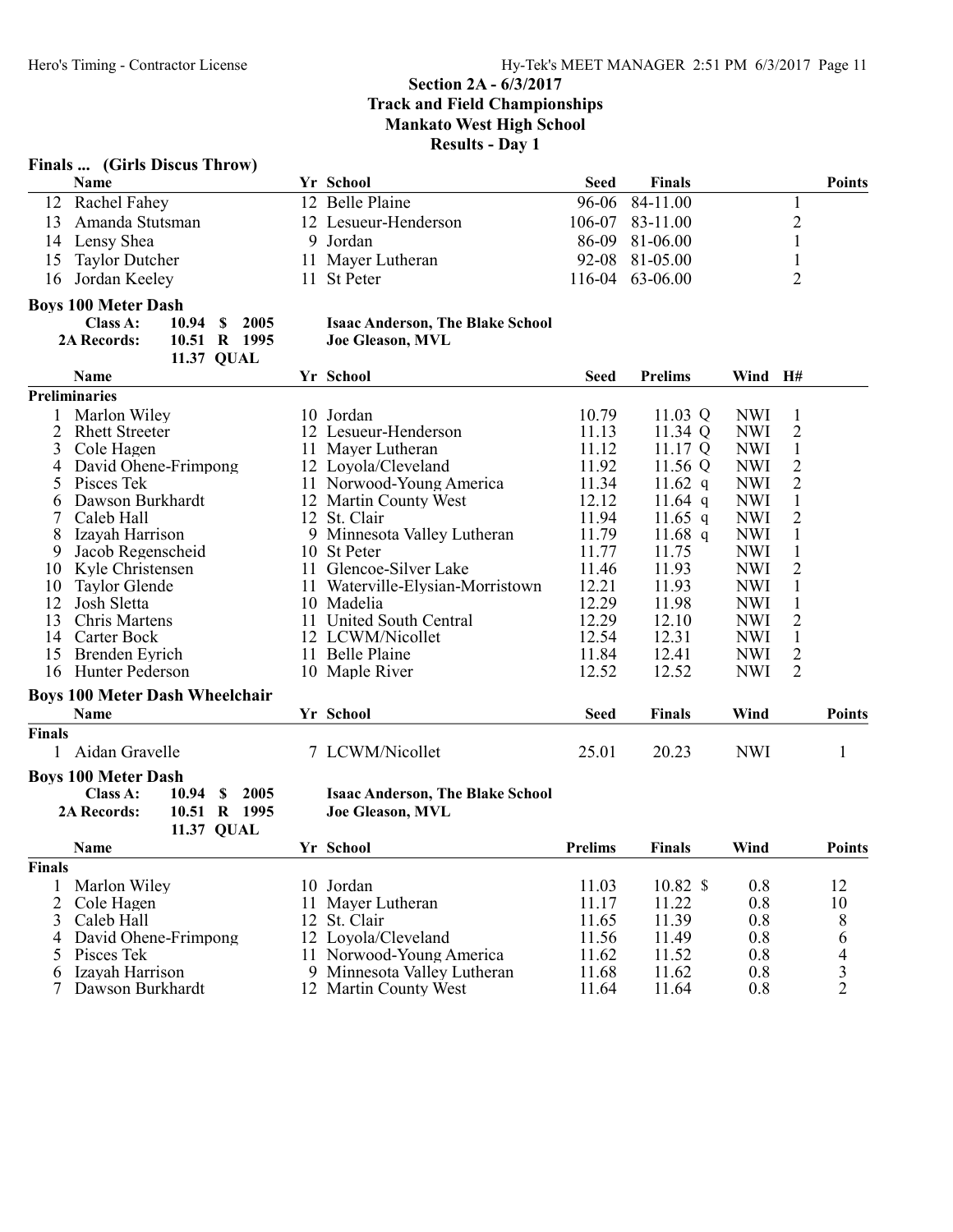#### Boys 200 Meter Dash

| Class A:           | 21.85 \$ 1996     | <b>Adam Freed, Marshall, Duluth</b> |
|--------------------|-------------------|-------------------------------------|
| <b>2A Records:</b> | 21.97 R 1995      | <b>Joe Gleason, MVL</b>             |
|                    | <b>22.86 OUAL</b> |                                     |

|     | <b>Name</b>           |     | Yr School                        | Seed  | <b>Prelims</b> | Wind       | H# |
|-----|-----------------------|-----|----------------------------------|-------|----------------|------------|----|
|     | Preliminaries         |     |                                  |       |                |            |    |
|     | Marlon Wiley          |     | 10 Jordan                        | 22.68 | 22.65 Q        | <b>NWI</b> |    |
|     | <b>Rhett Streeter</b> |     | 12 Lesueur-Henderson             | 23.50 | 23.14 Q        | <b>NWI</b> | 2  |
| 3   | <b>Zachary Ertel</b>  | 11. | Southwest Christian              | 23.27 | 23.13 Q        | <b>NWI</b> |    |
|     | David Ohene-Frimpong  |     | 12 Loyola/Cleveland              | 23.68 | 23.15 Q        | <b>NWI</b> | 2  |
|     | Christopher Byrne     |     | 11 Waterville-Elysian-Morristown | 24.13 | $23.42$ q      | <b>NWI</b> |    |
| 6   | Dawson Burkhardt      |     | 12 Martin County West            | 23.89 | $23.53$ q      | <b>NWI</b> |    |
|     | Kyle Christensen      |     | 11 Glencoe-Silver Lake           | 23.64 | $23.74$ q      | <b>NWI</b> | 2  |
| 8   | Evan Bergemann        |     | 11 LCWM/Nicollet                 | 24.57 | $23.76$ q      | <b>NWI</b> |    |
| 9   | Taylor Glende         | 11- | Waterville-Elysian-Morristown    | 25.00 | 24.10          | <b>NWI</b> | 2  |
| 10  | William Clarke        |     | 10 Lesueur-Henderson             | 24.27 | 24.11          | <b>NWI</b> |    |
| 11  | Josh Sletta           | 10. | Madelia                          | 24.28 | 24.12          | <b>NWI</b> | 2  |
| 12  | Mitchell Koepp        | 11. | <b>Belle Plaine</b>              | 24.54 | 24.26          | <b>NWI</b> | 2  |
| 13  | <b>Tyler Nesmoe</b>   | 11. | Tri-City United                  | 24.66 | 24.28          | <b>NWI</b> |    |
| 14  | Jordan Frandle        | 12  | Blue Earth Area                  | 24.70 | 24.42          | <b>NWI</b> | 2  |
| 15  | Zach Spande           | 11. | Maple River                      | 25.20 | 24.95          | <b>NWI</b> |    |
| 16. | Pisces Tek            |     | 11 Norwood-Young America         | 23.73 | 25.05          | <b>NWI</b> | 2  |

#### Boys 200 Meter Dash

| Class A:           | 21.85 \$ 1996     |  | <b>Adam Freed, Mars</b> |
|--------------------|-------------------|--|-------------------------|
| <b>2A Records:</b> | 21.97 R 1995      |  | <b>Joe Gleason, MVL</b> |
|                    | <b>22.86 QUAL</b> |  |                         |

# Adam Freed, Marshall, Duluth

Name School Text School Prelims Finals Wind Points Finals 1 Marlon Wiley 10 Jordan 22.65 23.06 +0.0 12<br>
2 David Ohene-Frimpong 12 Loyola/Cleveland 23.15 23.21 +0.0 10 2 David Ohene-Frimpong 12 Loyola/Cleveland 23.15 23.21 +0.0 10<br>3 Zachary Ertel 11 Southwest Christian 23.13 23.26 +0.0 8 3 Zachary Ertel 11 Southwest Christian 23.13 23.26 +0.0 8 4 Dawson Burkhardt 12 Martin County West<br>5 Kyle Christensen 11 Glencoe-Silver Lake 5 Kyle Christensen 11 Glencoe-Silver Lake 23.74 23.81 +0.0 4 6 Christopher Byrne 11 Waterville-Elysian-Morristown 23.42 24.04 +0.0 3<br>7 Evan Bergemann 11 LCWM/Nicollet 23.76 24.09 +0.0 2 11 LCWM/Nicollet 23.76 24.09 +0.0 Boys 200 Meter Dash Wheelchair Name Seed Finals Wind Points Finals 1 Aidan Gravelle 7 LCWM/Nicollet 45.52 37.21 NWI 1 **Boys 400 Meter Dash<br>Class A: 47.66 \$ 1996** Tom Gerding, Waconia 2A Records: 48.91 R 5/30/2015 John Schuster, United South 50.40 QUAL Name Seed Finals H# Points Finals 1 Wyatt Quiring 11 Fairmont 51.01 50.38 QUAL 2 12 2 Ryan Samuelson 9 Jordan 52.45 51.30 2 10<br>3 Jon Trost 12 Maver Lutheran 52.78 51.89 2 8 3 Jon Trost 12 Mayer Lutheran 52.78 51.89 2 8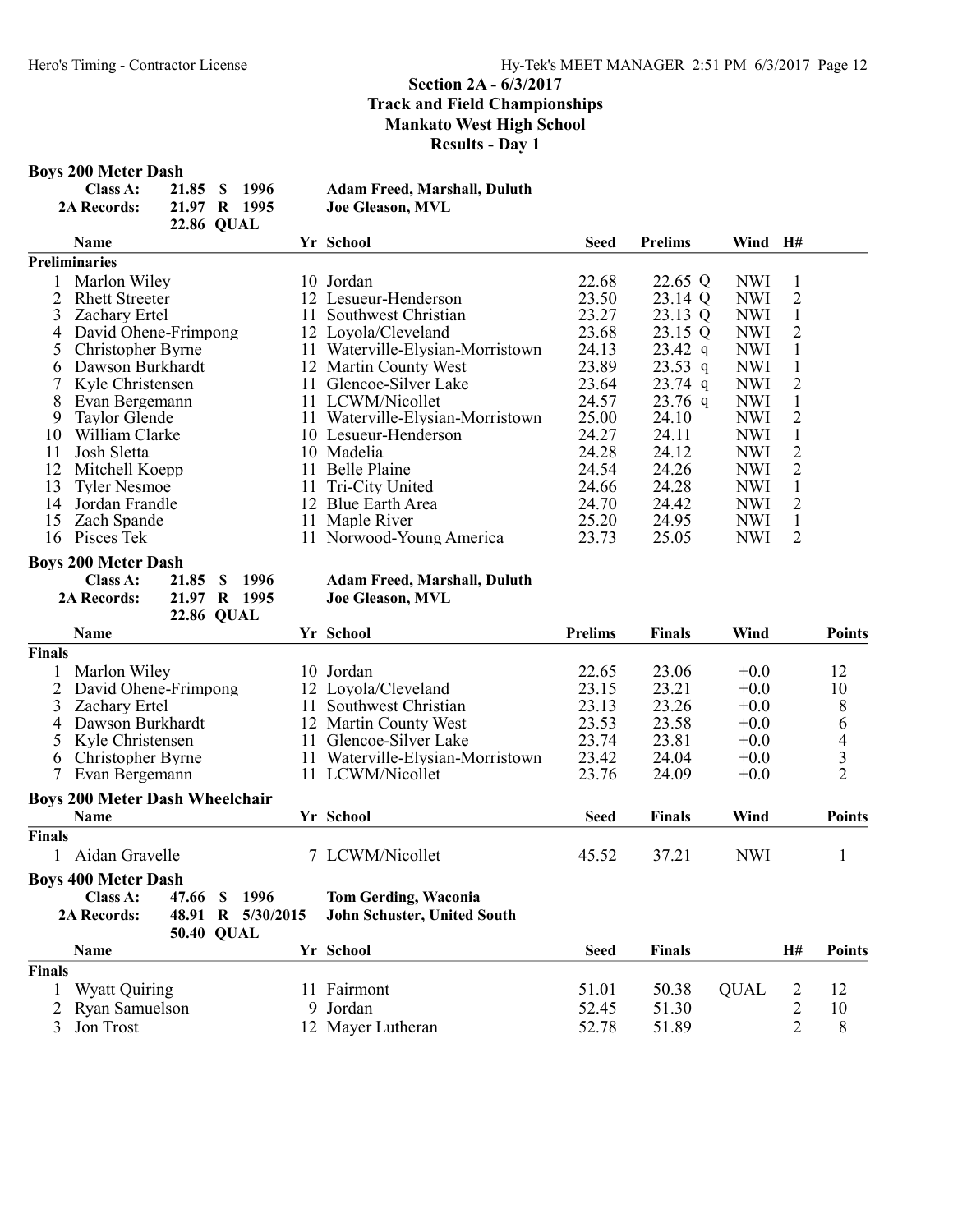# Finals ... (Boys 400 Meter Dash)

6 Drew Hastings

|               | Name                                 |                       | Yr School                       | <b>Seed</b>        | <b>Finals</b>      | H#             | <b>Points</b>  |
|---------------|--------------------------------------|-----------------------|---------------------------------|--------------------|--------------------|----------------|----------------|
| 4             | <b>Riley Clark</b>                   |                       | 11 Janesville Waldorf-Pemberton | 53.85              | 52.08              | 1              | 6              |
| 5             | Josh Chadderdon                      |                       | 10 LCWM/Nicollet                | 53.71              | 52.75              | 1              | 4              |
| 6             | Jorge Hernandez                      |                       | 10 Lesueur-Henderson            | 52.74              | 52.78              | $\overline{2}$ | 3              |
| 7             | Abdikadir Mohamed                    |                       | 11 St Peter                     | 54.36              | 52.84              | $\mathbf{1}$   | $\overline{2}$ |
| 8             | Evan Bergemann                       |                       | 11 LCWM/Nicollet                | 53.67              | 53.59              | 2              | $\mathbf{1}$   |
| 9             | Josiah Colman                        |                       | 10 Southwest Christian          | 53.25              | 53.77              | $\overline{2}$ |                |
| 10            | <b>Tylor Hopp</b>                    |                       | 9 GFW                           | 53.72              | 53.82              | 1              |                |
| 11            | Adam Griffin                         |                       | 9 Blue Earth Area               | 54.22              | 54.19              | 1              |                |
| 12            | Angel Zamora                         |                       | 10 Madelia                      | 54.70              | 54.33              | 1              |                |
| 13            | Seth Carlmark                        |                       | 11 Fairmont                     | 55.26              | 54.88              | 1              |                |
| 14            | Evan Eibs                            |                       | 11 Lesueur-Henderson            | 53.71              | 55.30              | 1              |                |
| 15            | Max Ceplecha                         |                       | 9 Jordan                        | 53.61              | 55.64              | $\overline{c}$ |                |
| 16            | <b>Brady Omtvedt</b>                 |                       | 11 Loyola/Cleveland             | 53.63              | 56.98              | $\overline{2}$ |                |
|               | <b>Boys 800 Meter Run</b>            |                       |                                 |                    |                    |                |                |
|               | Class A:<br>1:50.72                  | 1996<br>$\mathbf{\$}$ | <b>Jason Owen, Stewartville</b> |                    |                    |                |                |
|               | 2A Records:                          | 1:55.24 R $5/30/2015$ | <b>Shane Streich, Waseca</b>    |                    |                    |                |                |
|               | 1:59.06 QUAL                         |                       |                                 |                    |                    |                |                |
|               | Name                                 |                       | Yr School                       | <b>Seed</b>        | <b>Finals</b>      | H#             | <b>Points</b>  |
| <b>Finals</b> |                                      |                       |                                 |                    |                    |                |                |
| 1             | Stephen Dobie                        |                       | 11 Maple River                  | 2:05.67            | 2:00.49            | 2              | 12             |
| 2             | Samuel Stresemann                    |                       | 12 GFW                          | 2:02.06            | 2:01.07            | 2              | 10             |
| 3             | Seth Hartman                         |                       | 12 LCWM/Nicollet                | 2:03.80            | 2:02.30            | 2              | 8              |
| 4             | Hugo Ruiz                            |                       | 9 Tri-City United               | 2:07.34            | 2:06.12            | $\overline{2}$ | 6              |
| 5             | Chris Mulholland                     |                       | 12 United South Central         | 2:09.27            | 2:07.38            | 1              | 4              |
| 6             | Zyler Niece                          |                       | 10 Holy Family Catholic         | 2:10.37            | 2:07.66            | 1              | $\mathfrak{Z}$ |
| 7             | Mohamedaar Abdi                      |                       | 10 St Peter                     | 2:09.52            | 2:07.75            | 1              | $\overline{c}$ |
| 8             | Shane Schreiber                      |                       | 11 Tri-City United              | 2:08.67            | 2:07.94            | 1              | $\mathbf{1}$   |
| 9             | Jarly Goodoy                         | 11                    | Madelia                         | 2:08.91            | 2:08.46            | 1              |                |
| 10            | Niles Case                           |                       | 12 Jordan                       | 2:02.89            | 2:08.86            | $\overline{c}$ |                |
| 11            | Leyton Becker                        |                       | 12 Fairmont                     | 2:07.96            | 2:08.91            | $\mathbf{1}$   |                |
| 12            | Benjamin Schmidt                     |                       | 11 Southwest Christian          | 2:12.31            | 2:10.62            | $\mathbf{1}$   |                |
| 13            | Nelson Cuellar                       |                       | 12 St. James Area               | 2:05.47            | 2:11.63            | $\overline{c}$ |                |
| 14            | Landon Javens                        |                       | 11 Loyola/Cleveland             | 2:02.66            | 2:13.10            | $\overline{2}$ |                |
| 15            | Odin Pass                            |                       | 11 Jordan                       | 2:13.44            | 2:16.77            | $\mathbf{1}$   |                |
| 16            | Micah Rentschler                     |                       | 10 Loyola/Cleveland             | 2:05.14            | 2:19.42            | $\overline{2}$ |                |
|               | <b>Boys 1600 Meter Run</b>           |                       |                                 |                    |                    |                |                |
|               | Class A:<br>4:15.56                  | 5/30/2014<br>\$       | <b>Shane Streich, Waseca</b>    |                    |                    |                |                |
|               | 2A Records:                          | 4:15.56 R 5/30/2015   | <b>Shane Streich, Waseca</b>    |                    |                    |                |                |
|               | 4:25.54 QUAL                         |                       |                                 |                    |                    |                |                |
|               | Name                                 |                       | Yr School                       | <b>Seed</b>        | <b>Finals</b>      |                | <b>Points</b>  |
| <b>Finals</b> |                                      |                       |                                 |                    |                    |                |                |
| 1             | Samuel Stresemann<br>Jebadiah Merkle |                       | 12 GFW                          | 4:32.88            | 4:26.65            |                | 12             |
| 2             |                                      |                       | 11 Southwest Christian          | 4:33.37            | 4:27.28            |                | 10             |
| 3             | Owen Keiser                          |                       | 11 Jordan                       | 4:36.58            | 4:29.59            |                | 8              |
| 4             | Hugo Ruiz<br>Jarly Goodoy            |                       | 9 Tri-City United<br>11 Madelia | 4:39.02<br>4:52.52 | 4:34.49<br>4:42.85 |                | 6<br>4         |
| 5.            |                                      |                       |                                 |                    |                    |                |                |

5 Jarly Goodoy 11 Madelia 4:52.52 4:42.85 4<br>6 Drew Hastings 9 Belle Plaine 4:42.08 4:45.80 3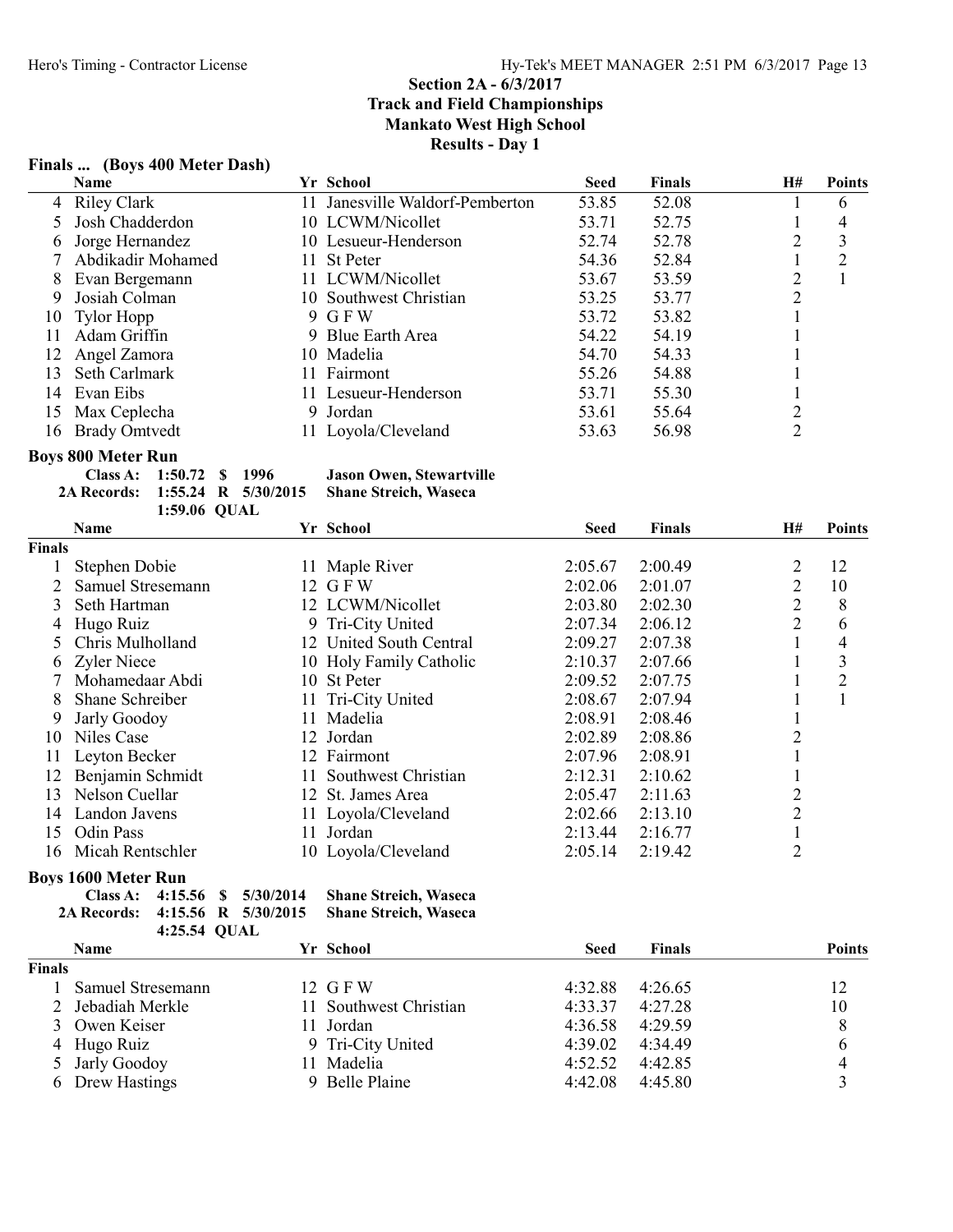#### Finals ... (Boys 1600 Meter Run)

|     | <b>Name</b>        | Yr School               | <b>Seed</b> | <b>Finals</b> | <b>Points</b> |
|-----|--------------------|-------------------------|-------------|---------------|---------------|
|     | 7 Jack Fink        | 10 Holy Family Catholic | 4:54.64     | 4:49.78       | 2             |
|     | 8 Kellen Bergs     | 12 Belle Plaine         | 4:50.68     | 4:49.85       |               |
|     | 9 Brett Omtvedt    | 9 Loyola/Cleveland      | 4:53.51     | 4:50.00       |               |
|     | 10 Kolton Larson   | 10 Martin County West   | 4:53.22     | 4:50.30       |               |
| 11  | Troy Parulski      | 9 St. James Area        | 4:55.66     | 4:54.75       |               |
|     | 12 Chase Baker     | 9 St. Clair             | 4:55.62     | 4:54.92       |               |
| 13. | Seth Hartman       | 12 LCWM/Nicollet        | 4:42.05     | 4:57.34       |               |
|     | 14 Grant Lightfoot | 11 Jordan               | 4:53.09     | 5:00.20       |               |
| 15  | Brady Olsen        | 9 Blue Earth Area       | 5:01.01     | 5:05.47       |               |
|     | 16 Stephen Dobie   | 11 Maple River          | 4:59.67     | 5:12.90       |               |

Donovan Bergstrom, Elgin-Millville<br>Daniel Murray, Blue Earth

# **Boys 3200 Meter Run<br>Class A: 9:06.21 \$ 1988**

2A Records: 9:45.49 R 2005 9:44.12 QUAL

|               | Name                 |     | Yr School                       | Seed     | <b>Finals</b> | <b>Points</b> |
|---------------|----------------------|-----|---------------------------------|----------|---------------|---------------|
| <b>Finals</b> |                      |     |                                 |          |               |               |
|               | Lukas Pierson        | 11. | St. James Area                  | 10:01.15 | 9:57.17       | 12            |
|               | Owen Keiser          |     | 11 Jordan                       | 10:16.46 | 10:05.51      | 10            |
| 3             | Jebadiah Merkle      |     | 11 Southwest Christian          | 10:16.29 | 10:10.84      | 8             |
| 4             | Mitch Johnstone      |     | 9 Loyola/Cleveland              | 10:25.94 | 10:20.79      | 6             |
|               | Austin Schroepfer    |     | 12 Glencoe-Silver Lake          | 10:25.14 | 10:25.69      | 4             |
| 6             | Kaden Cameron        |     | 11 Janesville Waldorf-Pemberton | 10:18.51 | 10:37.17      | 3             |
|               | <b>Grant Strukel</b> | 9   | <b>Blue Earth Area</b>          | 10:28.86 | 10:40.07      | 2             |
| 8             | Kyle Siemon          |     | 11 Belle Plaine                 | 10:31.00 | 10:40.29      |               |
| 9             | Ryan Albrecht        |     | 11 GFW                          | 10:30.24 | 10:42.18      |               |
| 10            | Javier Victorino     |     | 11 G F W                        | 10:34.51 | 10:48.00      |               |
| 11            | Lane Schwarz         |     | 10 Lesueur-Henderson            | 10:28.23 | 10:56.31      |               |
| 12            | Symon Keiser         |     | 9 Jordan                        | 10:33.24 | 10:59.89      |               |
| 13            | Isaiah Lippert       |     | 12 Maple River                  | 11:03.78 | 11:00.61      |               |
| 14            | Jake Lewis           |     | 8 Martin County West            | 11:07.14 | 11:10.11      |               |
| 15            | <b>Brett Omtvedt</b> |     | 9 Loyola/Cleveland              | 10:47.97 | 11:24.99      |               |
| 16            | Darrian Kueker       |     | 10 Fairmont                     | 11:13.78 | 11:25.78      |               |

### Boys 110 Meter Hurdles

| Class A:           |                   | 14.48 \$ 1996               | <b>Luke Pfei</b> |
|--------------------|-------------------|-----------------------------|------------------|
| <b>2A Records:</b> |                   | 14.75 R 5/31/2008 Paul Mall |                  |
|                    | <b>15.61 QUAL</b> |                             |                  |

iffer, Frazee lory, Fairmont

|    | <b>Name</b>          | Yr School                       | Seed  | <b>Prelims</b> | Wind       | - H# |
|----|----------------------|---------------------------------|-------|----------------|------------|------|
|    | Preliminaries        |                                 |       |                |            |      |
|    | Logan Tesch          | Sibley East                     | 15.54 | 15.42 Q        | <b>NWI</b> |      |
|    | 2 Mohamud Issack     | 12 St Peter                     | 15.76 | 15.93 Q        | <b>NWI</b> | 2    |
|    | 3 Logan Stock        | 12 LCWM/Nicollet                | 17.02 | 15.94 O        | <b>NWI</b> | 2    |
|    | Jared Miller         | 11 Lesueur-Henderson            | 15.76 | 16.33 Q        | <b>NWI</b> |      |
|    | Seth Becker          | 12 Blue Earth Area              | 17.21 | $16.04$ q      | <b>NWI</b> | 2    |
| 6  | Jaymin Vargo         | 12 Tri-City United              | 16.46 | 16.30 q        | <b>NWI</b> | 2    |
|    | <b>Gunnar Fering</b> | 10 Blue Earth Area              | 17.07 | 16.48 q        | <b>NWI</b> |      |
|    | Devin Johnson        | Fairmont                        | 17.15 | $16.68$ q      | <b>NWI</b> |      |
| Q. | Brady Agrimson       | 10 New Richland-Hartland EllenD | 17.18 | 16.75          | <b>NWI</b> | 2    |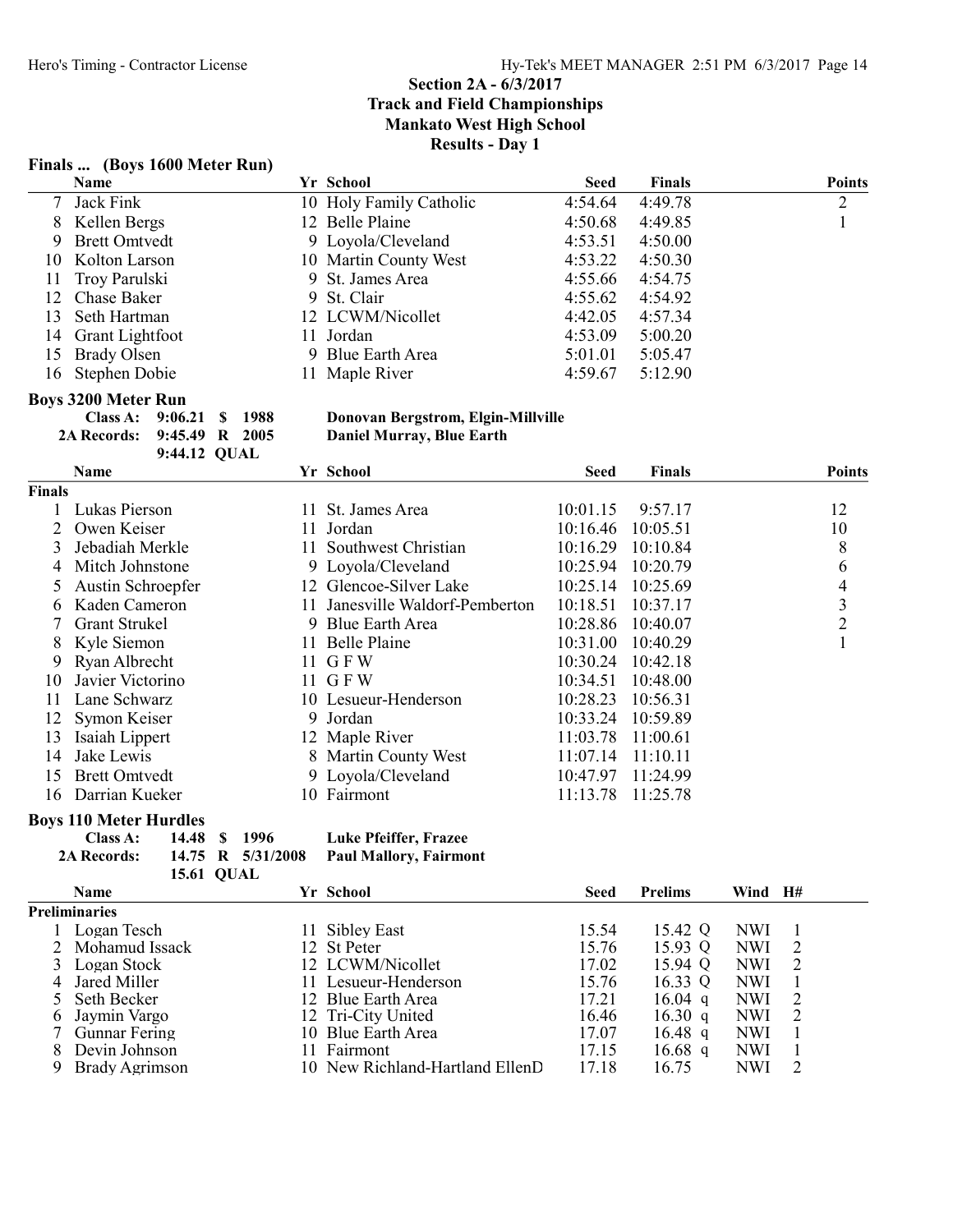# Section 2A - 6/3/2017

Track and Field Championships

Mankato West High School

Results - Day 1

# Preliminaries ... (Boys 110 Meter Hurdles)

| <b>Name</b>       | Yr School                        | Seed  | <b>Prelims</b> | Wind H#    |  |
|-------------------|----------------------------------|-------|----------------|------------|--|
| 10 Brady Isebrand | 12 LCWM/Nicollet                 | 17.44 | 16.98          | <b>NWI</b> |  |
| Ben Larson        | 10 Jordan                        | 17.06 | 17.14          | NWI.       |  |
| 12 Tyler Ehrke    | 12 Glencoe-Silver Lake           | 17.12 | 17.29          | <b>NWI</b> |  |
| 13 Alex Stuedeman | 10 Mayer Lutheran                | 17.79 | 17.95          | NWI.       |  |
| 14 Bo Minske      | 12 Waterville-Elysian-Morristown | 19.05 | 18.56          | NWI.       |  |
| 15 Evan Case      | 11 St. Clair                     | 19.23 | 19.01          | <b>NWI</b> |  |
| 16 Ako Butler     | 10 Jordan                        | 17.33 | 19.22          | <b>NWI</b> |  |

# Boys 110 Meter Hurdles<br>Class A: 14.48

| <b>Luke Pfeiffer, Frazee</b><br><b>Class A:</b><br>14.48 \$ 1996 |  |
|------------------------------------------------------------------|--|
|------------------------------------------------------------------|--|

2A Records: 14.75 R 5/31/2008 Paul Mallory, Fairmont 15.61 QUAL

|        | <b>Name</b>    | Yr School   |                      | <b>Prelims</b> | <b>Finals</b> | Wind | <b>Points</b> |
|--------|----------------|-------------|----------------------|----------------|---------------|------|---------------|
| Finals |                |             |                      |                |               |      |               |
|        | Logan Tesch    | Sibley East |                      | 15.42          | 15.35         | 0.2  |               |
|        | Jared Miller   |             | 11 Lesueur-Henderson | 16.33          | 15.63         | 0.2  | 10            |
|        | Seth Becker    |             | 12 Blue Earth Area   | 16.04          | 15.68         | 0.2  |               |
| 4      | Logan Stock    |             | 12 LCWM/Nicollet     | 15.94          | 15.76         | 0.2  |               |
|        | Mohamud Issack | 12 St Peter |                      | 15.93          | 15.77         | 0.2  |               |
|        | Jaymin Vargo   |             | 12 Tri-City United   | 16.30          | 16.04         | 0.2  |               |
|        | Devin Johnson  | Fairmont    |                      | 16.68          | 16.36         | 0.2  |               |
|        | Gunnar Fering  |             | 10 Blue Earth Area   | 16.48          | 16.37         | 0.2  |               |

# **Boys 300 Meter Hurdles<br>Class A: 37.39 \$ 1999**

Class A: 37.39 \$ 1999 Mitch Potter, St. Michael-Albertville<br>2A Records: 39.17 R 6/2/2012 Ryan Heuer, Fairmont

Ryan Heuer, Fairmont

|               | <b>40.58 QUAL</b>  |     |                                 |       |               |             |                |                |
|---------------|--------------------|-----|---------------------------------|-------|---------------|-------------|----------------|----------------|
|               | <b>Name</b>        |     | Yr School                       | Seed  | <b>Finals</b> |             | <b>H#</b>      | <b>Points</b>  |
| <b>Finals</b> |                    |     |                                 |       |               |             |                |                |
|               | Mohamud Issack     | 12  | St Peter                        | 40.37 | 39.62         | <b>QUAL</b> | 2              | 12             |
|               | Jade Reicks        | 10- | <b>St Peter</b>                 | 40.92 | 41.13         |             | 2              | 10             |
| 3             | <b>Brody Bates</b> |     | 12 Sibley East                  | 41.82 | 41.39         |             | $\overline{2}$ | 8              |
| 4             | Brady Agrimson     |     | 10 New Richland-Hartland EllenD | 41.99 | 42.59         |             | $\overline{2}$ | 6              |
| 5.            | James Victorino    |     | 11 GFW                          | 43.32 | 43.30         |             | 2              | 4              |
| 6             | Lucas Mortensen    |     | 12 St. Clair                    | 42.56 | 43.39         |             | $\overline{2}$ | 3              |
|               | Devin Johnson      | 11. | Fairmont                        | 43.69 | 43.61         |             |                | $\overline{2}$ |
| 8             | Ben Larson         |     | 10 Jordan                       | 44.23 | 43.68         |             | $\overline{2}$ |                |
| 9             | Tyler Ehrke        | 12. | Glencoe-Silver Lake             | 44.95 | 44.19         |             |                |                |
| 10            | Alex Stuedeman     |     | 10 Mayer Lutheran               | 44.25 | 44.41         |             |                |                |
| 11            | Mason Ferber       |     | 9 New Richland-Hartland EllenD  | 44.11 | 45.29         |             |                |                |
| 12            | Mason Vogel        |     | 10 Jordan                       | 45.65 | 45.79         |             |                |                |
| 13            | Payton Remiger     |     | 11 Loyola/Cleveland             | 47.84 | 47.77         |             |                |                |
| 14            | Evan Case          | 11. | St. Clair                       | 47.90 | 47.94         |             |                |                |
| 15            | Juan Luis Herrera  | 9   | St. James Area                  | 48.34 | 50.98         |             |                |                |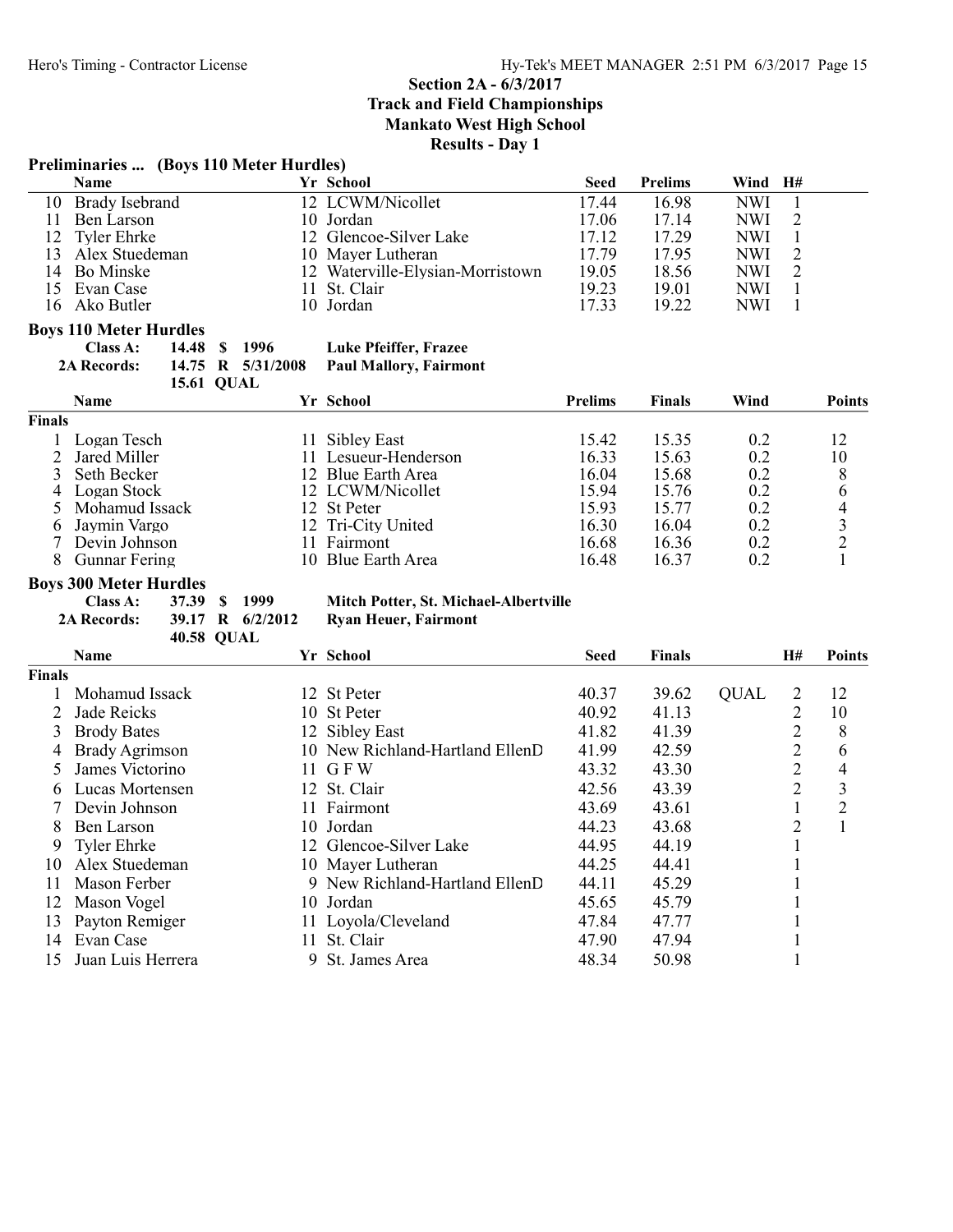# Boys  $4x100$  Meter Rel

|        | <b>Boys 4x100 Meter Relay</b> |              |              |                      |                        |                                                |                        |                |
|--------|-------------------------------|--------------|--------------|----------------------|------------------------|------------------------------------------------|------------------------|----------------|
|        | Class A:                      | 42.98        | <sup>S</sup> | 2004                 | <b>Hermantown</b>      |                                                |                        |                |
|        |                               |              |              |                      |                        | D Jago, M Sumbs, N Holt, K Schmidt             |                        |                |
|        | 2A Records:                   | 43.67        |              | $R = 6/2/2012$       | Waseca, Waseca         |                                                |                        |                |
|        |                               |              |              |                      |                        | L Hoehn, W Dvorak, B Kolander, D Hermanstorfer |                        |                |
|        |                               | 44.46 QUAL   |              |                      |                        |                                                |                        |                |
|        | <b>Team</b>                   |              |              |                      | Relay                  | <b>Seed</b>                                    | <b>Finals</b>          | <b>Points</b>  |
| Finals |                               |              |              |                      |                        |                                                |                        |                |
|        | 1 Belle Plaine                |              |              |                      |                        | 45.02                                          | 43.95<br><b>QUAL</b>   | 12             |
|        | 1) Max Ponath 12              |              |              |                      | 2) Nate Loegering 12   | 3) Mason Ponath 12                             | 4) Marcus Walsh 11     |                |
| 2      | St. Clair                     |              |              |                      |                        | 45.54                                          | 44.24<br><b>QUAL</b>   | 10             |
|        | 1) Noah Schruin 10            |              |              |                      | 2) Blake Storm 12      | 3) Lucas Mortensen 12                          | 4) Mitchell Weber 11   |                |
| 3      | Waterville-Elysian-Morristow  |              |              |                      |                        | 45.82                                          | 44.55                  | 8              |
|        | 1) Tyson Voegele 12           |              |              |                      | 2) Jaden Taylor 9      | 3) Christopher Byrne 11                        | 4) Ben Beedle 11       |                |
|        | 4 Jordan                      |              |              |                      |                        | 45.33                                          | 44.67                  | 6              |
|        | 1) Julian Morales 10          |              |              |                      | 2) Ako Butler 10       | 3) Bryce Sievers 9                             | 4) Marlon Wiley 10     |                |
| 5      | Fairmont                      |              |              |                      |                        | 45.82                                          | 45.50                  | 4              |
|        | 1) Levi Bulfer 12             |              |              |                      | 2) Shyiem Thomas 12    | 3) Austin Schwidder 12                         | 4) Tyler Johnson 12    |                |
|        | 6 Lesueur-Henderson           |              |              |                      |                        | 46.33                                          | 46.28                  | 3              |
|        | 1) Rhett Streeter 12          |              |              |                      | 2) Mason Straub 12     | 3) Jorge Hernandez 10                          | 4) Frank Turek 12      |                |
|        | Blue Earth Area               |              |              |                      |                        | 47.27                                          | 46.92                  | $\overline{2}$ |
|        | 1) Jordan Frandle 12          |              |              |                      | 2) Cameron Anderson 8  | 3) Austin Thielfoldt 8                         | 4) Waylen Douglas 7    |                |
|        | Southwest Christian           |              |              |                      |                        | 44.80                                          | <b>FS</b>              |                |
|        | 1) Jadon Konkel 11            |              |              |                      | 2) Josiah Colman 10    | 3) Alexander DuMoulin 11                       | 4) Zachary Ertel 11    |                |
|        |                               |              |              |                      |                        |                                                |                        |                |
|        | <b>Boys 4x200 Meter Relay</b> |              |              |                      |                        |                                                |                        |                |
|        | Class A:                      | 1:28.93      | S            | 2004                 | <b>Hermantown</b>      |                                                |                        |                |
|        |                               |              |              |                      |                        | D Jago, M Sumbs, N Holt, K Schmidt             |                        |                |
|        | 2A Records:                   |              |              | 1:30.61 R $6/2/2012$ | Waseca, Waseca         |                                                |                        |                |
|        |                               | 1:32.29 QUAL |              |                      |                        | L Hoehn, W Dvorak, B Kolander, D Hermanstorfer |                        |                |
|        | <b>Team</b>                   |              |              |                      | Relay                  | <b>Seed</b>                                    | <b>Finals</b>          | <b>Points</b>  |
| Finals |                               |              |              |                      |                        |                                                |                        |                |
| 1      | <b>Belle Plaine</b>           |              |              |                      |                        | 1:31.99                                        | 1:30.62<br><b>QUAL</b> | 12             |
|        | 1) Mason Ponath 12            |              |              |                      | 2) Max Ponath 12       | 3) Nate Loegering 12                           | 4) Marcus Walsh 11     |                |
| 2      | St. Clair                     |              |              |                      |                        | 1:34.43                                        | 1:32.36                |                |
|        |                               |              |              |                      |                        | 3) Blake Storm 12                              |                        | 10             |
|        | 1) Caleb Hall 12              |              |              |                      | 2) Noah Schruin 10     |                                                | 4) Mitchell Weber 11   |                |
| 3      | Southwest Christian           |              |              |                      |                        | 1:33.53                                        | 1:32.72                | 8              |
|        | 1) Isaiah Colman 11           |              |              |                      | 2) Josiah Colman 10    | 3) Alexander DuMoulin 11                       | 4) Zachary Ertel 11    |                |
| 4      | Fairmont                      |              |              |                      |                        | 1:34.89                                        | 1:33.40                | 6              |
|        | 1) Levi Bulfer 12             |              |              |                      | 2) Tyler Johnson 12    | 3) Austin Schwidder 12                         | 4) Wyatt Quiring 11    |                |
| 5      | LCWM/Nicollet                 |              |              |                      |                        | 1:36.70                                        | 1:34.80                | 4              |
|        | 1) Carter Bock 12             |              |              |                      | 2) Jared Hohenstein 10 | 3) Josh Chadderdon 10                          | 4) Evan Bergemann 11   |                |
|        | 6 Lesueur-Henderson           |              |              |                      |                        | 1:35.64                                        | 1:35.78                | 3              |
|        | 1) Jared Miller 11            |              |              |                      | 2) Mason Straub 12     | 3) Jorge Hernandez 10                          | 4) Frank Turek 12      |                |
|        | 7 Glencoe-Silver Lake         |              |              |                      |                        | 1:37.37                                        | 1:37.45                | 2              |
|        | 1) Kyle Christensen 11        |              |              |                      | 2) Jacob Vasek 12      | 3) Tyler Ehrke 12                              | 4) Alexis Sanchez 11   |                |

8 Blue Earth Area 1:37.94 1:37.78 1<br>
1) Jordan Frandle 12 2) Cameron Anderson 8 3) Clayton Johnson 11 4) Gunnar Fering 10

2) Cameron Anderson 8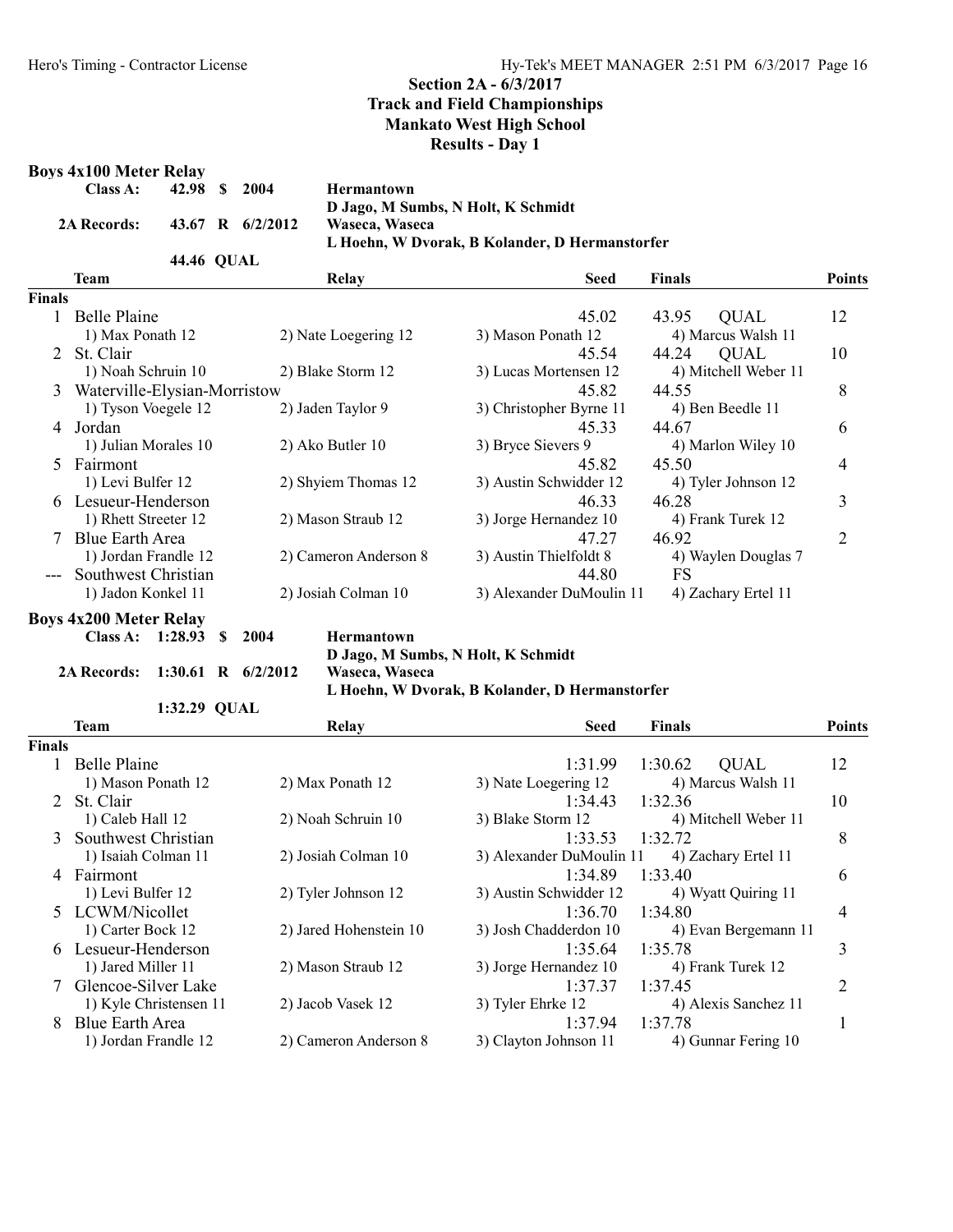# Boys 4x400 Meter Relay

|               | DUVS TATUU IYILLLI IXLIAV   |                     |   |      |                                |                                                 |                        |                |
|---------------|-----------------------------|---------------------|---|------|--------------------------------|-------------------------------------------------|------------------------|----------------|
|               | Class A:                    | 3:20.64             | S | 1999 | <b>St. Michael-Albertville</b> |                                                 |                        |                |
|               |                             |                     |   |      |                                | <b>B Beaudre, S Glaeser, M Robeck, M Potter</b> |                        |                |
|               | <b>2A Records:</b>          | 3:25.53 R 1997      |   |      |                                | LeCenter/Cleveland, LeCenter/Cleveland          |                        |                |
|               |                             |                     |   |      |                                | J McCabe, A Farm, J Skistad, R Losinski         |                        |                |
|               |                             | 3:27.24 QUAL        |   |      |                                |                                                 |                        |                |
|               | Team                        |                     |   |      | Relay                          | <b>Seed</b>                                     | <b>Finals</b>          | <b>Points</b>  |
| <b>Finals</b> |                             |                     |   |      |                                |                                                 |                        |                |
|               | <b>St Peter</b>             |                     |   |      |                                | 3:32.71                                         | 3:28.91                | 12             |
|               | 1) Abdikadir Mohamed 11     |                     |   |      | 2) Mohamedaar Abdi 10          | 3) Jade Reicks 10                               | 4) Mohamud Issack 12   |                |
|               | 2 Belle Plaine              |                     |   |      |                                | 3:30.71                                         | 3:29.49                | 10             |
|               | 1) Mason Ponath 12          |                     |   |      | 2) Kellen Bergs 12             | 3) Max Ponath 12                                | 4) Nate Loegering 12   |                |
| 3             | Fairmont                    |                     |   |      |                                | 3:32.25                                         | 3:31.92                | 8              |
|               | 1) Dayton Pasch 11          |                     |   |      | 2) Dylan Kennedy 10            | 3) Andrew Moeller 10                            | 4) Wyatt Quiring 11    |                |
| 4             | Holy Family Catholic        |                     |   |      |                                | 3:35.47                                         | 3:32.45                | 6              |
|               | 1) Joe Olson 11             |                     |   |      | 2) Nick Lynch 10               | 3) Jack Fink 10                                 | 4) Brendan O'Connor 10 |                |
| $\mathcal{F}$ | Jordan                      |                     |   |      |                                | 3:34.51                                         | 3:41.02                | 4              |
|               | 1) Ryan Samuelson 9         |                     |   |      | 2) Niles Case 12               | 3) Nick Bronk 12                                | 4) Max Ceplecha 9      |                |
| 6             | St. Clair                   |                     |   |      |                                | 3:33.30                                         | 3:41.60                | 3              |
|               | 1) Caleb Hall 12            |                     |   |      | 2) Noah Schruin 10             | 3) Lucas Mortensen 12                           | 4) Blake Storm 12      |                |
|               | New Richland-Hartland Ellen |                     |   |      |                                | 3:42.63                                         | 3:45.01                | $\overline{2}$ |
|               | 1) Teddy Gushwa 8           |                     |   |      | 2) Jerret Utpadel 11           | 3) Agro Gushwa 9                                | 4) Brady Agrimson 10   |                |
| 8             | Loyola/Cleveland            |                     |   |      |                                | 3:37.32                                         | 3:53.83                |                |
|               |                             | 1) Brady Omtvedt 11 |   |      | 2) Micah Rentschler 10         | 3) Joey Zalusky 12                              | 4) Landon Javens 11    |                |

### Boys 4x800 Meter Relay

| Class A: $7:56.21$ \$ 2007 |  |  |
|----------------------------|--|--|
|                            |  |  |

Pine Island D. Meints, M. Hussein, M. Lambeth, J. Gabor 2A Records: 8:07.09 R 6/2/2012 Madelia/Truman\*, Madelia/Trum

C Arndt, L Leal, A Cooling, C Ekstrom

|                | 8:12.45 QUAL           |                        |                       |                           |                |
|----------------|------------------------|------------------------|-----------------------|---------------------------|----------------|
|                | Team                   | Relay                  | <b>Seed</b>           | Finals                    | <b>Points</b>  |
| <b>Finals</b>  |                        |                        |                       |                           |                |
|                | 1 Loyola/Cleveland     |                        | 8:34.52               | 8:05.64 R QUAL            | 12             |
|                | 1) Brady Omtvedt 11    | 2) Micah Rentschler 10 | 3) Joey Zalusky 12    | 4) Landon Javens 11       |                |
|                | 2 Fairmont             |                        | 8:43.02               | 8:08.64<br><b>QUAL</b>    | 10             |
|                | 1) Leyton Becker 12    | 2) Andrew Moeller 10   | 3) Dayton Pasch 11    | 4) Dylan Kennedy 10       |                |
|                | 3 Jordan               |                        | 8:58.25               | 8:12.99                   | 8              |
|                | 1) Niles Case 12       | 2) Symon Keiser 9      | 3) Nick Bronk 12      | 4) Max Ceplecha 9         |                |
|                | 4 GFW                  |                        | 8:35.12               | 8:31.24                   | 6              |
|                | 1) Ryan Albrecht 11    | 2) Jacob Bohl 11       | 3) Will Pioske 11     | 4) Javier Victorino 11    |                |
| 5 <sup>1</sup> | <b>Blue Earth Area</b> |                        | 9:02.46               | 8:32.37                   | 4              |
|                | 1) Adam Griffin 9      | 2) Brady Olsen 9       | 3) Clayton Johnson 11 | 4) Grant Strukel 9        |                |
|                | 6 Lesueur-Henderson    |                        | 8:41.78               | 8:34.03                   | 3              |
|                | 1) Lane Schwarz 10     | 2) Aaron Barnard 10    | 3) Daniel Felmlee 12  | 4) Evan Eibs 11           |                |
| 7              | St. James Area         |                        | 8:46.51               | 8:39.27                   | $\overline{2}$ |
|                | 1) Leo Tellez 11       | 2) Lukas Pierson 11    | 3) Landon Malmgren 12 | 4) Jose Nelson Cuellar 12 |                |
|                | Glencoe-Silver Lake    |                        | 9:08.56               | 9:26.31                   |                |
|                | 1) Tony Fischer 11     | 2) Zach Herout 11      | 3) Jakob Rusten 11    | 4) Isaac Krueger 11       |                |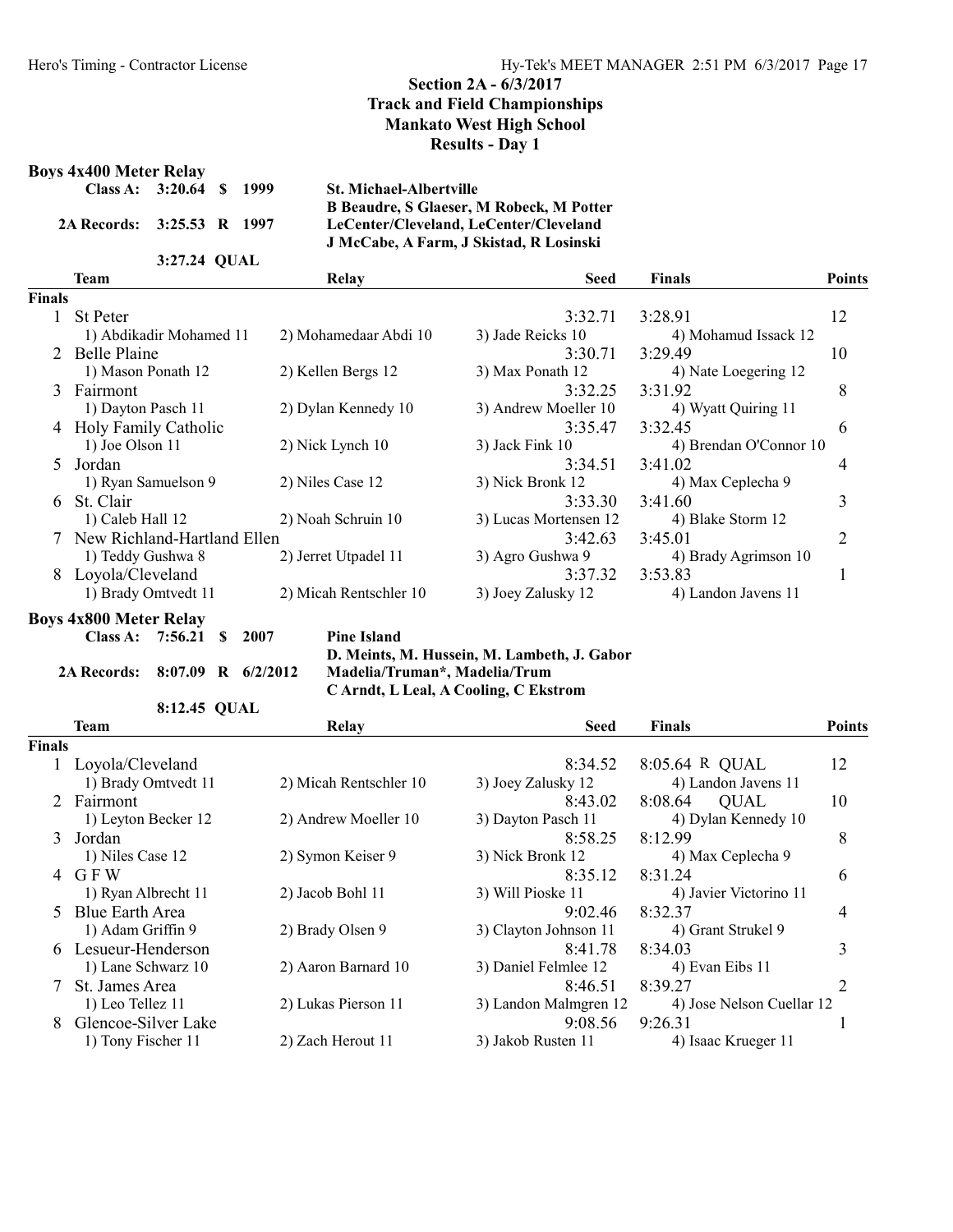#### Boys High Jump

| Class A:           |              | 6-10 \$ 1981  | Ken Larson, Fulda             |
|--------------------|--------------|---------------|-------------------------------|
| <b>2A Records:</b> |              | $6-09$ R 1993 | Andrew Kolars, Mankato Lovola |
|                    | 6-03.00 OUAL |               |                               |

|        | Name                 |    | Yr School                        | <b>Seed</b> | <b>Finals</b> | <b>Points</b> |
|--------|----------------------|----|----------------------------------|-------------|---------------|---------------|
| Finals |                      |    |                                  |             |               |               |
|        | Hayden Berhow        |    | 10 Fairmont                      | $5-10.00$   | $6 - 02.00$   | 12            |
|        | Hunter Westman       |    | 11 Loyola/Cleveland              | $5-10.00$   | 5-11.00       | 10            |
| 3      | Colton Wiegert       |    | 11 Jordan                        | 5-08.00     | $5-11.00$     | 8             |
| 4      | William Clarke       |    | 10 Lesueur-Henderson             | 5-08.00     | $5-11.00$     | 6             |
| 5      | Logan Tesch          | 11 | Sibley East                      | 5-07.00     | 5-09.00       | 3.50          |
| 5      | Tyler Johnson        |    | 12 Fairmont                      | $5-10.00$   | 5-09.00       | 3.50          |
|        | James Victorino      |    | 11 GFW                           | 5-07.00     | 5-09.00       | 2             |
| 8      | Lucas Simpson        |    | 11 Fairmont                      | $5-10.00$   | 5-09.00       |               |
| 9      | James Sullivan       |    | 10 LCWM/Nicollet                 | 5-06.00     | 5-09.00       |               |
| 10     | Landon Strong        |    | 10 Sleepy Eye Unified            | 5-04.00     | 5-07.00       |               |
| 11     | <b>Tyson Voegele</b> |    | 12 Waterville-Elysian-Morristown | 5-08.00     | 5-07.00       |               |
| 12     | Ryan Samuelson       | 9. | Jordan                           | 5-08.00     | 5-07.00       |               |
| 13     | Jacob Schuller       |    | 10 New Richland-Hartland EllenD  | $5 - 06.00$ | 5-05.00       |               |
| 14     | Josh Nielsen         | 11 | Jordan                           | 5-04.00     | 5-05.00       |               |
| 15     | Kyle Siemon          |    | Belle Plaine                     | 5-05.00     | 5-05.00       |               |
|        | Jack Seltz           |    | Southwest Christian              | 5-04.00     | NH            |               |

# Boys Pole Vault

2A Records: 15-03.50 R 5/31/2008

15-03 \$ 1997 Chip Malmstrom & Jon Anderson, Mahtomedi & Morris Area<br>-03.50 R 5/31/2008 Erik Romsdahl, St. James

|               | 13-03.00 QUAL            |                               |              |               |             |                |
|---------------|--------------------------|-------------------------------|--------------|---------------|-------------|----------------|
|               | <b>Name</b>              | Yr School                     | Seed         | <b>Finals</b> |             | <b>Points</b>  |
| <b>Finals</b> |                          |                               |              |               |             |                |
|               | Logan Stock              | 12 LCWM/Nicollet              | 14-00.00     | 14-04.00      | <b>QUAL</b> | 12             |
|               | Jackson Nesmoe           | 10 Tri-City United            | 12-00.00     | 13-03.00      | <b>QUAL</b> | 10             |
| 3             | Reed Krieger             | Blue Earth Area<br>12         | 13-00.00     | 12-09.00      |             | 8              |
| 4             | Rylee McGuire            | <b>Blue Earth Area</b><br>11. | 11-06.00     | 12-03.00      |             | 5              |
|               | <b>Braden Cederstrom</b> | 12 Jordan                     | 12-06.00     | 12-03.00      |             | 5              |
| 6.            | Conrad McCrady           | 10 Tri-City United            | 12-00.00     | 11-09.00      |             | 3              |
|               | Reid Hansen              | 12 Maple River                | 12-00.00     | 11-03.00      |             | $\overline{2}$ |
| 8             | Wyatt Konen              | 10 Glencoe-Silver Lake        | 10-00.00     | 11-03.00      |             |                |
| 9             | <b>Brady Isebrand</b>    | 12 LCWM/Nicollet              | 11-00.00     | 11-03.00      |             |                |
| 10            | Devin May                | Belle Plaine<br>11.           | $9 - 06.00$  | 10-09.00      |             |                |
| 10            | Evan Case                | St. Clair<br>11               | 9-06.00      | 10-09.00      |             |                |
| 10            | Levi Bulfer              | Fairmont<br>12                | 12-06.00     | $10 - 09.00$  |             |                |
| 13            | Payton Remiger           | 11 Loyola/Cleveland           | 11-00.00     | 10-09.00      |             |                |
| 14            | Alexis Sanchez           | Glencoe-Silver Lake<br>11.    | $10 - 03.00$ | 10-09.00      |             |                |
| 15            | Thomas Budin             | 10 Tri-City United            | $10-00.00$   | 10-03.00      |             |                |
| 16            | Stephen Dalsin           | Jordan                        | 11-03.00     | 10-03.00      |             |                |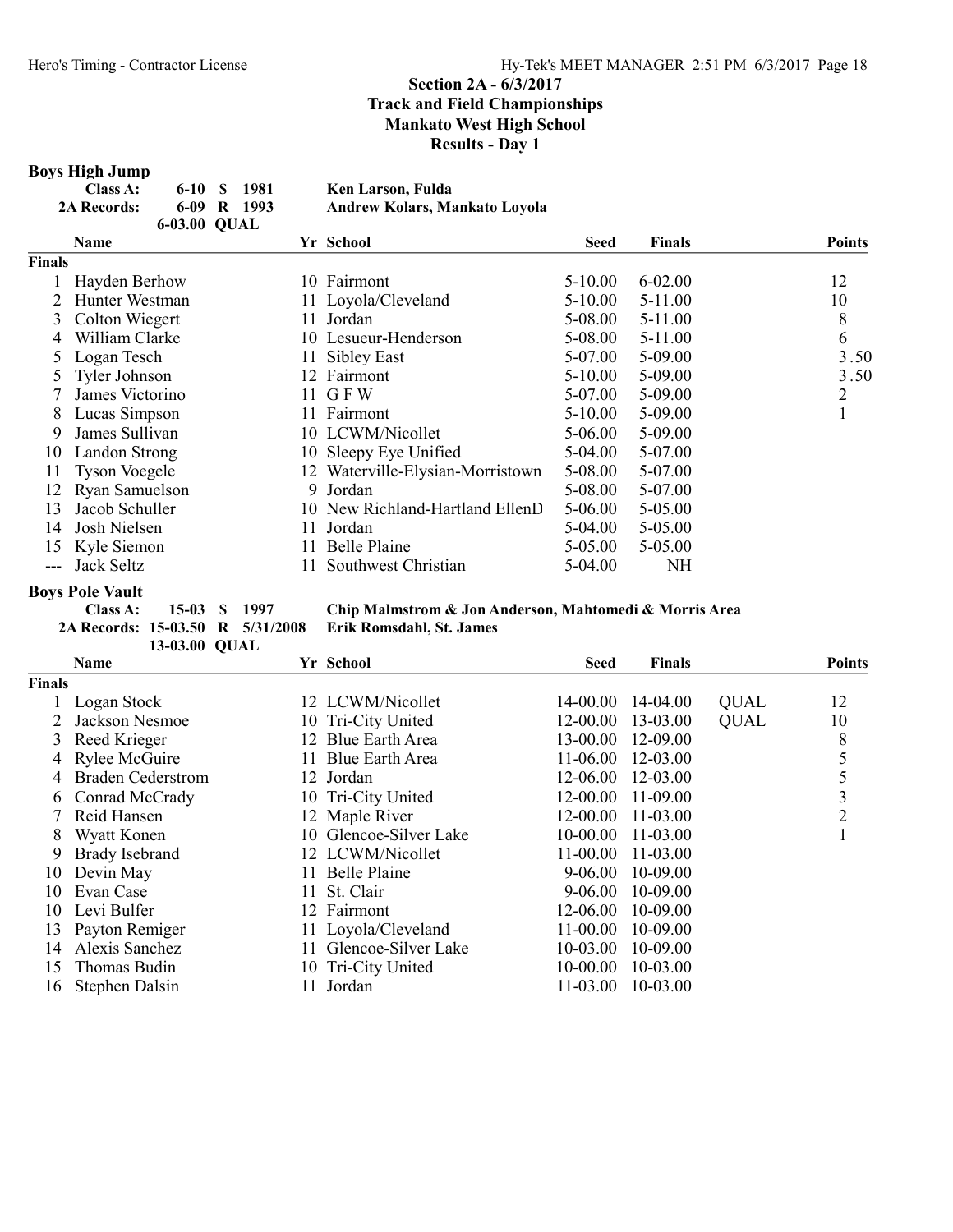#### Boys Long Jump

|                             | Class A: $23-10.25$ \$ 1982 |  | <b>John Bodine, Barnesville</b> |
|-----------------------------|-----------------------------|--|---------------------------------|
| 2A Records: 22-03.50 R 2000 |                             |  | <b>Jese Appel, WEM</b>          |
|                             | 21-06.00 OUAL               |  |                                 |

|               | <b>Name</b>          |     | Yr School                        | <b>Seed</b>  | <b>Finals</b> | Wind   |   | <b>Points</b>  |
|---------------|----------------------|-----|----------------------------------|--------------|---------------|--------|---|----------------|
| <b>Finals</b> |                      |     |                                  |              |               |        |   |                |
|               | Alexander DuMoulin   | 11. | Southwest Christian              | $20 - 10.00$ | 21-05.50      | $+0.0$ | 2 | 12             |
|               | Cole Hagen           |     | 11 Mayer Lutheran                | 21-05.00     | 21-01.25      | 1.0    | 2 | 10             |
|               | Marcus Walsh         |     | 11 Belle Plaine                  | $20 - 00.50$ | 20-09.00      | $+0.0$ |   | 8              |
| 4             | Marlon Wiley         |     | 10 Jordan                        | 20-07.50     | 20-06.00      | 1.9    | 2 | 6              |
|               | Logan Tesch          | 11. | Sibley East                      | 20-03.00     | 19-09.50      | 1.9    | 2 | 4              |
| h             | William Clarke       |     | 10 Lesueur-Henderson             | 20-01.25     | 19-05.50      | $+0.0$ | 2 | 3              |
|               | Taylor Glende        |     | 11 Waterville-Elysian-Morristown | 20-00.00     | 19-04.50      | $+0.0$ | 2 | $\overline{2}$ |
| 8             | Josiah Colman        | 10- | Southwest Christian              | 20-01.00     | 19-00.50      | $+0.0$ | 2 |                |
| 9             | Hayden Berhow        | 10- | Fairmont                         | 19-06.50     | 18-11.00      | 0.7    | 2 |                |
| 10            | Christopher Byrne    |     | Waterville-Elysian-Morristown    | 18-06.00     | 18-00.00      | 0.7    |   |                |
| 11            | Lonnie Wilson        |     | 9 New Richland-Hartland EllenD   | 18-01.50     | $17-11.00$    | 1.7    |   |                |
| 12            | Angel Zamora         |     | 10 Madelia                       | 18-03.50     | 17-05.75      | $+0.0$ |   |                |
| 12            | Hunter Westman       |     | 11 Loyola/Cleveland              | 19-08.50     | 17-05.75      | $+0.0$ |   |                |
| 14            | <b>Frank Turek</b>   | 12. | Lesueur-Henderson                | 19-06.25     | 17-05.00      | 0.3    |   |                |
| 15            | Ramiro Zamora        | 8.  | Madelia                          | 18-02.00     | 17-03.50      | $+0.0$ |   |                |
| 16            | David Ohene-Frimpong |     | 12 Loyola/Cleveland              | 18-08.00     | $9 - 09.00$   | 0.4    |   |                |

**Boys Triple Jump<br>Class A: 48-08.50 \$ 1987** Class A: 48-08.50 \$ 1987 Ed Hegland, Appleton/Milan 2A Records: 45-08.50 R 2006 Joey Schwecke, GFW/Mcloed 43-05.00 QUAL

Joey Schwecke, GFW/Mcloed West

|               | <b>Name</b>          |     | Yr School                       | <b>Seed</b>  | <b>Finals</b> | Wind   |                | <b>Points</b> |
|---------------|----------------------|-----|---------------------------------|--------------|---------------|--------|----------------|---------------|
| <b>Finals</b> |                      |     |                                 |              |               |        |                |               |
|               | Brady Isebrand       |     | 12 LCWM/Nicollet                | 41-08.50     | 42-09.25      | 0.2    | 2              | 12            |
|               | Logan Tesch          | 11. | Sibley East                     | $42 - 05.00$ | 42-02.75      | 0.3    | 2              | 10            |
|               | Alexander DuMoulin   | 11. | Southwest Christian             | $42 - 03.00$ | $42 - 00.00$  | $+0.0$ | $\overline{2}$ | 8             |
| 4             | Hayden Berhow        |     | 10 Fairmont                     | 40-06.00     | 41-11.25      | 0.3    | 2              | 6             |
|               | William Clarke       |     | 10 Lesueur-Henderson            | $42 - 00.25$ | $41 - 04.25$  | 1.4    | $\overline{2}$ | 4             |
| b.            | Brady Agrimson       |     | 10 New Richland-Hartland EllenD | $40 - 00.50$ | 40-07.75      | 1.1    |                | 3             |
|               | Hunter Westman       |     | 11 Loyola/Cleveland             | $40-10.00$   | 39-11.50      | 2.4    | 2              | 2             |
|               | <b>Bryce Sievers</b> | 9   | Jordan                          | $41 - 03.00$ | 39-09.25      | $+0.0$ | $\overline{2}$ |               |
| 9             | Andrew Ringnell      |     | 12 Martin County West           | 39-05.50     | 39-07.00      | 1.2    |                |               |
| 10            | Jared Miller         | 11. | Lesueur-Henderson               | $41 - 04.00$ | 39-01.75      | $-0.5$ | 2              |               |
| 11            | Mason Ponath         |     | 12 Belle Plaine                 | 40-06.75     | 38-10.50      | 1.2    |                |               |
| 12            | <b>Thomas Dietel</b> |     | 9 Jordan                        | 40-03.25     | 38-05.00      | 0.7    |                |               |
| 13            | Tyler Johnson        |     | 12 Fairmont                     | 39-04.50     | 38-04.00      | 0.4    |                |               |
| 14            | Joey Switch          |     | 9 Mayer Lutheran                | 39-05.50     | 38-00.00      | 0.3    |                |               |
| 15            | Isaac Nelson         | 11. | Sleepy Eye Unified              | 37-02.00     | 37-00.50      | 0.2    |                |               |
| 16            | Gage Baker           |     | 10 St. Clair                    | 36-04.00     | 35-01.00      | $+0.0$ |                |               |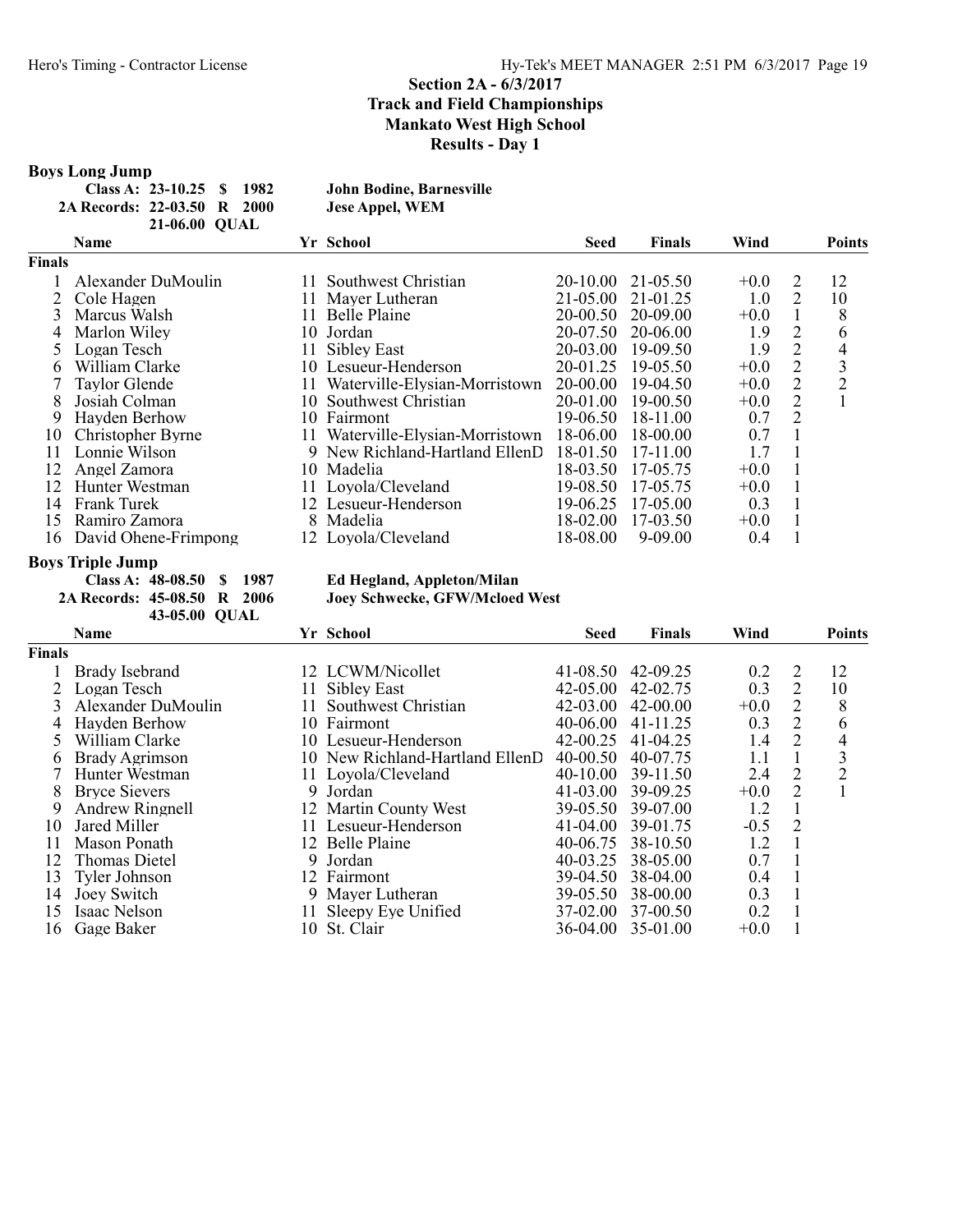### Boys Shot Put Wheelchair

|        | <b>2A Records:</b>   |  | 14-08 R 6/4/2016 Ben Bode, St. Peter |      |                       |               |
|--------|----------------------|--|--------------------------------------|------|-----------------------|---------------|
|        | <b>Name</b>          |  | Yr School                            | Seed | <b>Finals</b>         | <b>Points</b> |
| Finals |                      |  |                                      |      |                       |               |
|        | Ben Bode             |  | 10 St Peter                          |      | $14-02.50$ 15-04.00 R |               |
|        | <b>Blake Collier</b> |  | 11 St. James Area                    |      | $11-08.75$ 10-02.50   |               |
|        | 2 Aidan Gravelle     |  | 7 LCWM/Nicollet                      |      | 13-10.25 14-06.25     |               |

# Boys Shot Put

| Class A:           | 62-08 \$ 1996 |                  | <b>Tim Ser</b> |
|--------------------|---------------|------------------|----------------|
| <b>2A Records:</b> |               | 57-00 R 6/4/2016 | Mitchel        |
|                    | 50-11.00 OUAL |                  |                |

# njum, Hayfield

II Weber, St. Clair

|               | Name            |     | Yr School                        | Seed              | Finals                   |                | <b>Points</b>  |
|---------------|-----------------|-----|----------------------------------|-------------------|--------------------------|----------------|----------------|
| <b>Finals</b> |                 |     |                                  |                   |                          |                |                |
|               | Mitchell Weber  | 11. | St. Clair                        |                   | 56-08.00 57-07.75 R QUAL | 2              | 12             |
|               | Jacob Litzau    |     | 12 Glencoe-Silver Lake           | 49-06.00          | 50-04.25                 |                | 10             |
| 3.            | Kade Fritz      |     | 12 Fairmont                      | 48-04.00          | 48-11.00                 | 2              | 8              |
|               | 4 Drew Spellman |     | 11 Belle Plaine                  | $43 - 03.00$      | 46-07.50                 |                | 6              |
|               | 5 Gabe Webster  |     | 10 Lesueur-Henderson             | $45-00.00$        | 46-05.00                 | 2              | 4              |
| 6             | Connor Kantack  |     | 11 Glencoe-Silver Lake           | 48-00.00          | $46-04.00$               | $\overline{2}$ | 3              |
|               | Theo Krumholz   |     | 12 Fairmont                      | 44-10.00          | 46-02.50                 | $\overline{2}$ | $\overline{2}$ |
|               | Logan Ziegler   |     | 11 Maple River                   | 44-09.00          | $45-10.00$               | 2              |                |
| 9             | Justin Dallman  |     | 12 United South Central          | 44-07.00          | $45-00.50$               |                |                |
| 10            | David Moreno    |     | 12 Minnesota Valley Lutheran     | $41 - 09.00$      | 44-03.00                 |                |                |
| 11            | Paul Lemke      |     | 11 Glencoe-Silver Lake           | 46-10.00          | 43-10.75                 | 2              |                |
| 12            | Daniel Trieff   |     | 12 Holy Family Catholic          | 44-02.00          | 42-08.50                 |                |                |
| 13            | Brian Belcourt  |     | 12 St. Clair                     | 41-11.50          | 41-08.50                 |                |                |
| 14            | Mason Straub    |     | 12 Lesueur-Henderson             | $41 - 06.00$      | 41-08.00                 |                |                |
| 15.           | Levi Wolter     |     | 10 Waterville-Elysian-Morristown | 39-02.75 38-08.00 |                          |                |                |

#### Boys Discus Throw

#### 2A Records: 177-00 R 5/31/2014 Tyler Kolander 152-08 QUAL

|               | <b>Name</b>             |     | Yr School                        | Seed   | Finals           |             |                | <b>Points</b> |
|---------------|-------------------------|-----|----------------------------------|--------|------------------|-------------|----------------|---------------|
| <b>Finals</b> |                         |     |                                  |        |                  |             |                |               |
|               | Mitchell Weber          | 11. | St. Clair                        |        | 186-09 176-04.00 | <b>QUAL</b> | 2              | 12            |
|               | <b>Frank Turek</b>      |     | 12 Lesueur-Henderson             |        | 145-06 145-00.00 |             |                | 10            |
|               | Grayson Maresh          |     | 12 Glencoe-Silver Lake           |        | 132-06 143-11.00 |             | 2              | 8             |
| 4             | Casey Wersal            |     | 12 GFW                           |        | 135-11 140-02.00 |             | 2              | 6             |
|               | <b>Brandon Karstens</b> |     | 12 Minnesota Valley Lutheran     |        | 132-06 131-04.00 |             | $\overline{2}$ | 4             |
| 6.            | Nick Forner             |     | 12 Norwood-Young America         |        | 122-04 122-06.00 |             |                | 3             |
|               | Connor Kantack          |     | 11 Glencoe-Silver Lake           |        | 125-06 120-00.00 |             |                | 2             |
| 8.            | Conner Tordsen          |     | 11 Fairmont                      |        | 130-10 119-06.00 |             | 2              |               |
| 9             | Justin Dallman          |     | 12 United South Central          |        | 129-11 111-06.00 |             | າ              |               |
|               | 10 Kyle Meinke          |     | 12 Southwest Christian           |        | 122-00 108-09.00 |             |                |               |
| 11            | Dustin Stern            |     | 11 Maple River                   |        | 116-11 107-02.00 |             |                |               |
|               | 12 Levi Wolter          |     | 10 Waterville-Elysian-Morristown |        | 104-05 96-08.00  |             |                |               |
| 13            | Jared Kronback          |     | 12 St. Clair                     | 113-01 | 96-00.00         |             |                |               |
| 14            | Jordan Frandle          |     | 12 Blue Earth Area               | 119-02 | 95-01.00         |             |                |               |
| ---           | Drew Spellman           |     | 11 Belle Plaine                  | 126-00 | ND               |             |                |               |